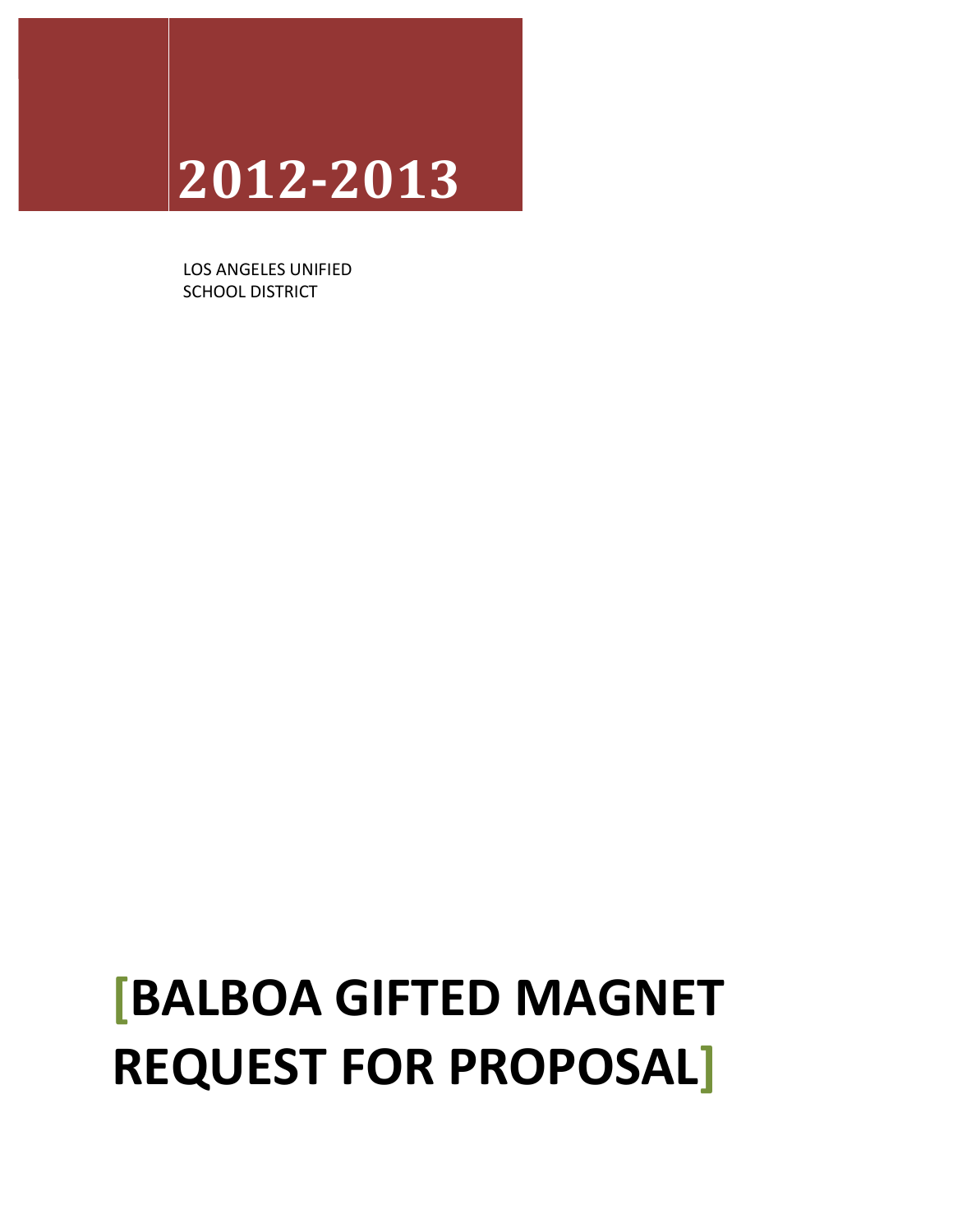## **TABLE OF CONTENTS**

| A. MISSION STATEMENT                                  | 3  |
|-------------------------------------------------------|----|
| <b>B. VISION STATEMENT</b>                            | 3  |
| C. SCHOOL DATA/PROFILE ANALYSIS                       | 6  |
| D. RATIONALE FOR CHOOSING PILOT SCHOOL MODEL          | 10 |
| <b>E. PILOT SCHOOL TRANSFORMATION</b>                 |    |
| 1. Curriculum, instruction, and Assessment            | 11 |
| 2. Schedule and Calendar                              | 16 |
| 3. Staffing                                           | 17 |
| 4. Professional Development                           | 18 |
| 5. School Culture                                     | 18 |
| 6. School Governance                                  | 18 |
| 7. Budget                                             | 19 |
| 8. Family and Community Engagement                    | 20 |
| <b>F. SCHOOL PLANNING TEAM</b>                        | 22 |
| <b>G. IMPLEMENTATION</b>                              | 24 |
| H. REQUIRED ATTACHMENTS                               |    |
| 1. Attachment A - Letter of Intent/ Information Sheet | 25 |
| 2. Attachment B - Elect-to-Work Agreement             | 26 |
| 3. Attachment C – Documentation of Staff Vote         | 30 |
| 4. Attachment D - School Site Council By-Laws         | 31 |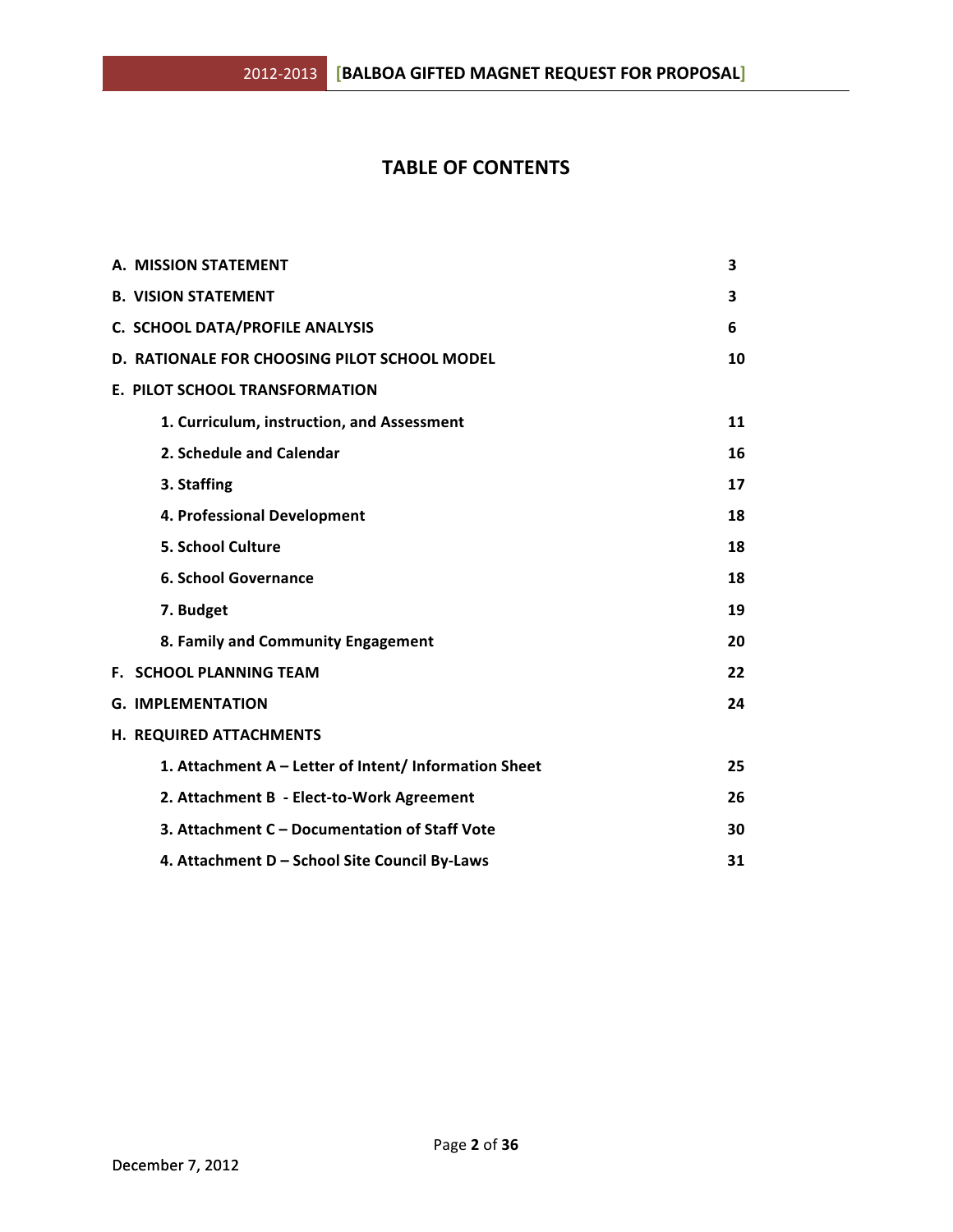## **PILOT SCHOOL PROPOSAL**

## **A. MISSION STATEMENT**

The mission of Balboa Gifted Magnet is to provide an academic program that is *specifically designed to* engage and challenge students who are intellectually gifted and/or high achieving enabling them to meet and exceed California's Common Core Standards.

We believe that this goal is achieved through differentiated instruction, defined as follows:

*"Varying\*curriculum\*and\*instruction\*so\*that\*students\*who\*have\*already\*mastered\*the\*material\*continue\** to progress and so that students who have a particular area of interest can pursue it in greater depth or *in a personalized way."* 

> 4*Differentiating\*the\*Core\*Curriculum\*and\* Instruction to Provide Advanced Learning Opportunities; A Publication of the CA Dept. of Education\*and\*the\*CA\*Association\*for\*the\*Gifted.*

We believe our full magnet campus of gifted/high ability students should work at a pace that is appropriate to their abilities and engage the curriculum in greater depth and with greater complexity. This reflects a philosophy of "quality, not quantity" and fosters critical thinking, independence, and creativity in order to initiate each child's journey as a lifelong learner.

## **B. VISION STATEMENT**

The vision of Balboa Gifted Magnet is to engage the minds of gifted children and challenge them to be able to do much more than score well on standardized tests. In this time of declining resources and diminishing opportunities for meaningful enrichment, Balboa's vision is to continue its tradition of excellence in meeting the needs of gifted/high ability students. Balboa Magnet was honored as a National Blue Ribbon School in 1988 and has been nominated at every opportunity by the State of California for the California Distinguished School Award. Most recently, the school earned the award in the spring of 2012. Balboa Magnet has been named a LAUSD Model of Excellence School since the inception of the distinction. These district, state, and national honors validate our programs and initiatives, and affirm Balboa Magnet as a school of excellence deserving of the strong sense of pride we have in our community. We believe that  $21<sup>st</sup>$  century learners must be prepared to think critically, make informed decisions, collaborate effectively with others, and continue growing as learners. We believe our students should think like disciplinarians in order to solve problems and understand the world around them. Our students should be independent thinkers who are responsible partners in their own learning.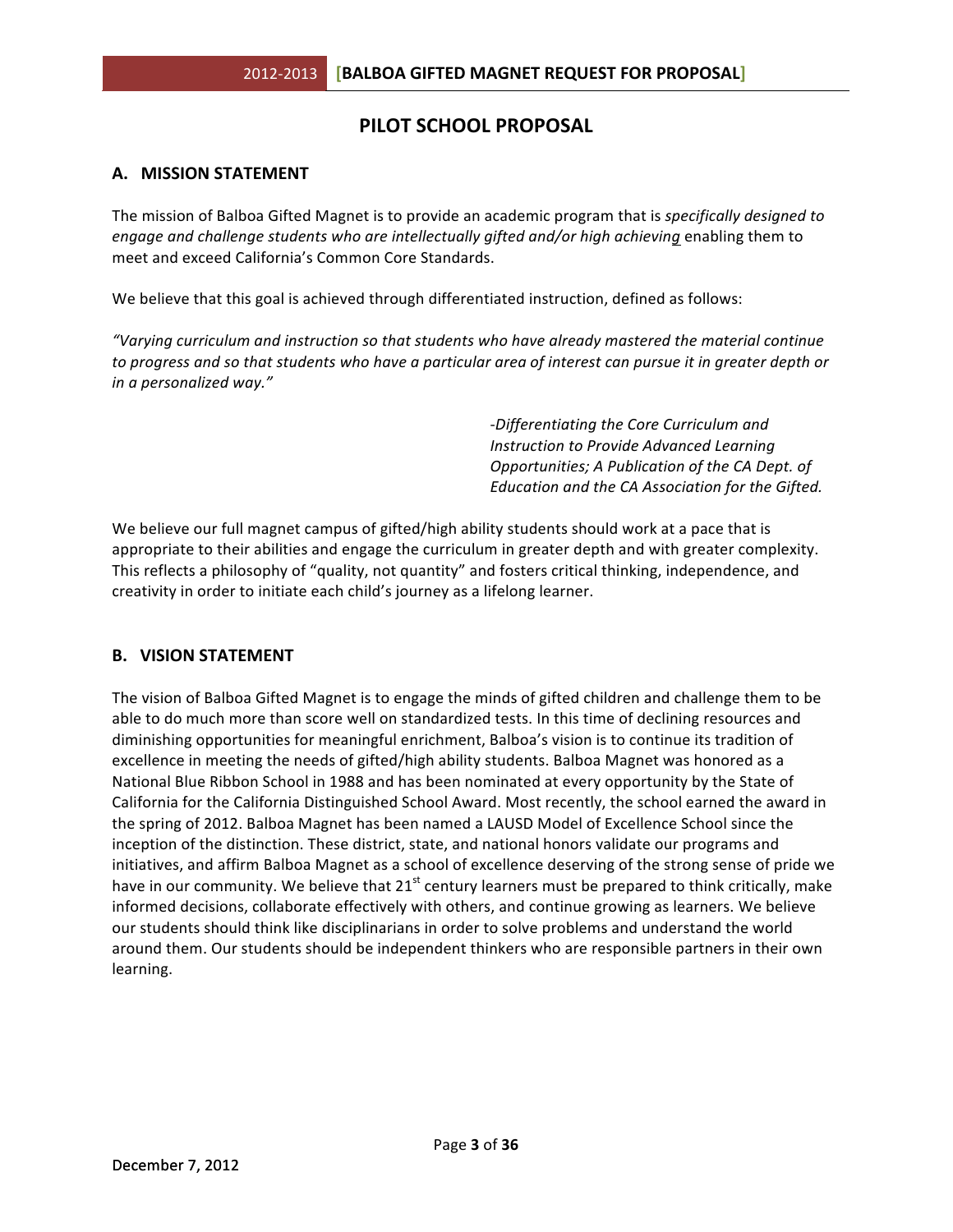Our vision is grounded in two philosophical beliefs:

#### **1. Instruction of gifted students should involve differentiation that is commensurate with students' interests and abilities.**

According to Julia L. Roberts, Ed. D. and Tracy Inman, "When differentiated learning experiences are provided, all students win. Winning means that each student is learning at appropriately challenging levels and all students are making continuous progress. When this happens, motivation to learn is high, and disciplinary problems are few."<sup>1</sup> Tiered assignments are differentiated learning activities that are developed based on diagnosis of students' needs. It is providing certain assignments to certain groups of students in order to "provide a better instructional match between students and their individual needs" (Heacox 91). There are six ways to tier assignments: *challenge, complexity, resources, outcome,* process, and product. Compacting curriculum is when the teacher examines a subject area and identifies "content or skills that could be accelerated, eliminated, or preassessed" (Heacox 137). Teachers can replace standard course assignments with an accelerated interest-based project. The purpose is to eliminate repetition of already mastered skills and/or knowledge, increase challenge level, and to give time for investigating the topic beyond regular instruction. The idea is to motivate advanced learners based on their interests.

Prior to the beginning of the instructional year, Balboa Magnet examines California Standards Test (CST) data to ascertain the strengths and weaknesses of the student population (from far below basic to advanced) including all subgroups of student learners (at risk, special needs, socioeconomically disadvantaged, English Learners, gifted and talented, subgroups by ethnicity, and those with Section 504 plans). Research based practices are applied, which include but are not limited to differentiation of curriculum (tiered assignments, compacting, and novelty), critical thinking strategies (Depth and Complexity, Blooms Taxonomy), scaffolding techniques (Thinking Maps, Accountable Talk, and clear expectations), and Specially Designed Academic Instruction in English (SDAIE).<sup>2</sup>

Balboa Magnet continues to expand its use of higher-level critical thinking skills through the integration of Sandra Kaplan's work in Depth and Complexity. Depth and Complexity utilizes icons that students are introduced to and apply across the curriculum. The icons represent big ideas, multiple perspectives, patterns, trends, rules, details, ethics, relate over time, language of the discipline, unanswered questions, and across disciplines.<sup>3</sup> These higher level thinking skills are applied in our classrooms as students discuss literature, apply mathematical principles, review writing samples, participate in science exploration, relive history, experience the arts, and create assigned projects that combine state standards with these higher level skills.

!!!!!!!!!!!!!!!!!!!!!!!!!!!!!!!!!!!!!!!!!!!!!!!!!!!!!!!!!!!!

<sup>&</sup>lt;sup>1</sup> Roberts, Julia L., and Tracy F. Inman. *Strategies for Differentiating Instruction: Best Practices for the Classroom.* Waco, TX: Prufrock, 2007. Print.

 $2$  The Alliance for Excellent Education New Teacher Center at the University California Santa Cruz (December 2005) identifies these practices, as well as the following, to promote student success: vocabulary and language development, guided interaction, metacognition and authentic assessments, explicit instruction, meaning based content, modeling, use of graphic organizers, and visuals.

 $3$  Depth & Complexity Icons, OERI, Javits Curriculum Project T.W.O., Kaplan, S. & Gould, B.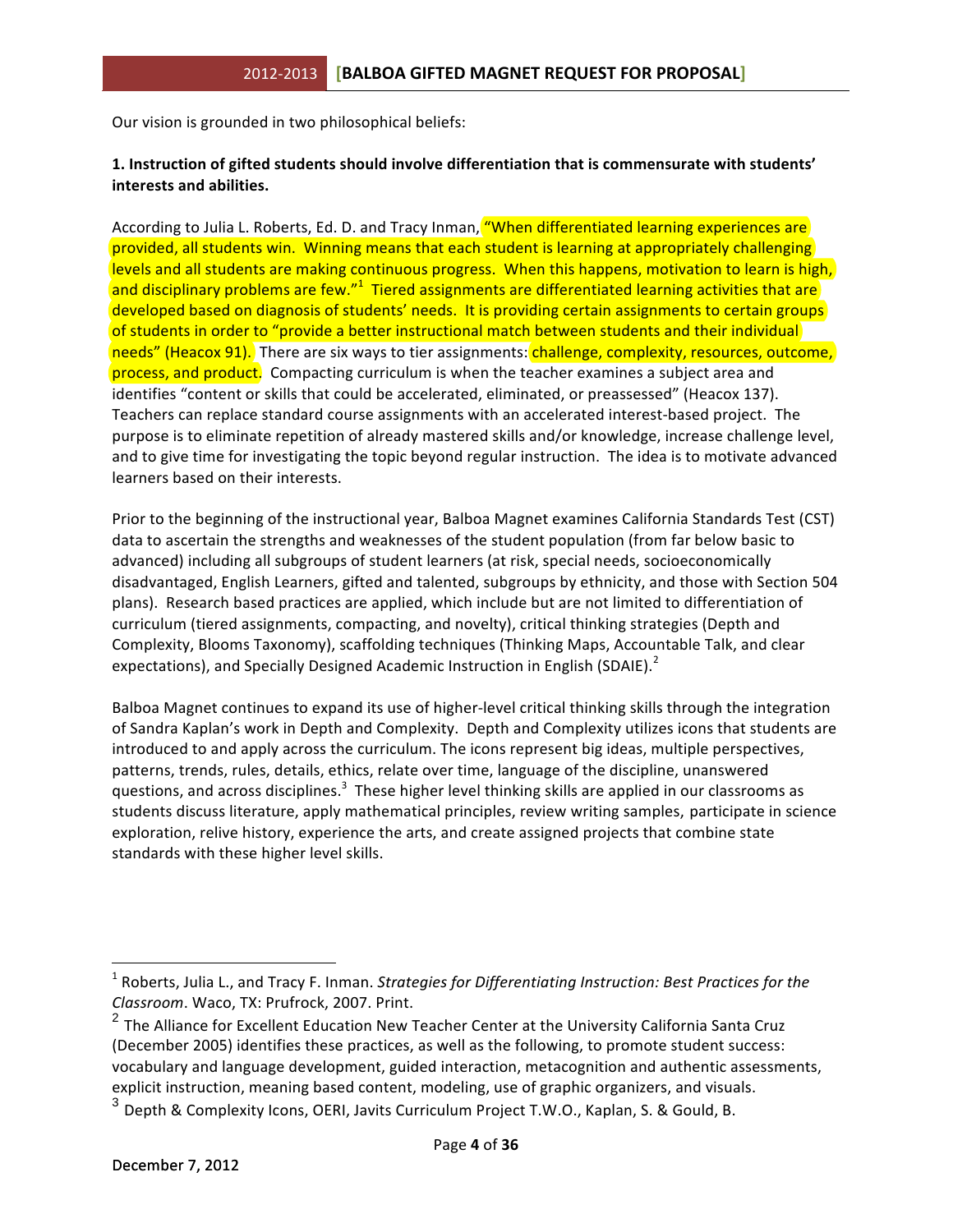## 2. Technology-supported constructivist classrooms are aligned with the effective teaching of gifted **students.**

The constructivist classroom provides opportunities for students to pursue an interest-based education. The teacher takes on the role of facilitator in guiding students through the process of discovering information on self-selected topics and organizing it in a meaningful way. Teachers will design the overall structure for the projects and provide resources that students need to do them, but students will have greater responsibility for their own learning and producing finished products that meet high standards. Projects with real-world relevance are complex and meaningful at their core. They promote critical thinking, problem solving, and collaboration.

We believe the use of technology in the constructivist classroom achieves the following:

- Adds to the students' perception that their work is authentic and important. Students demonstrate greater concern and motivation about the quality of their technology-supported work, giving more consideration to how it could be perceived by various audiences.
- *Increases the complexity with which students can handle information successfully.* **Students** are able to go much farther in specific subject areas when given technology supports due to the ability to automate mundane or repetitive tasks and visualize abstract elements.
- *Creates greater collaboration.* Students are more inclined to help peers by asking for and offering advice when working on technology based tasks.
- Gives teachers additional opportunities to take on a coaching/advisory role. Students are more likely to be actively involved and engaged in technology-supported task, allowing the teacher to become readily available for coaching. The nature of technology-supported projects also allows for students to "try out" teachers' suggestions or alternative approaches without having to "start all over" or "erase mistakes".

Technology is an important enabler for classes organized around complex, authentic tasks. When technology is used in support of challenging projects, it contributes to students' sense of authenticity and to the "real life" quality of the task. In essence, using real tools for real purposes. In addition, bringing the world into the classroom via videoconferencing and the internet provides access to the depth of knowledge sought after by our gifted students. Structuring the classroom around such projects requires a change not only in pedagogy, but also in tools for the teacher as well. Teachers will need access to the internet as a teaching tool in their classrooms and students will require similar technology to produce meaningful  $21<sup>st</sup>$  century products.

We do not mean to suggest that all instruction should involve technology or employ the constructivist approach all of the time. We do believe, however, that students should have ongoing, frequent exposure to this kind of teaching and learning. Using technology as a part of the innovation can provide a powerful catalyst for taking on the challenge of allowing students to pursue interests and complete projects in a personalized way.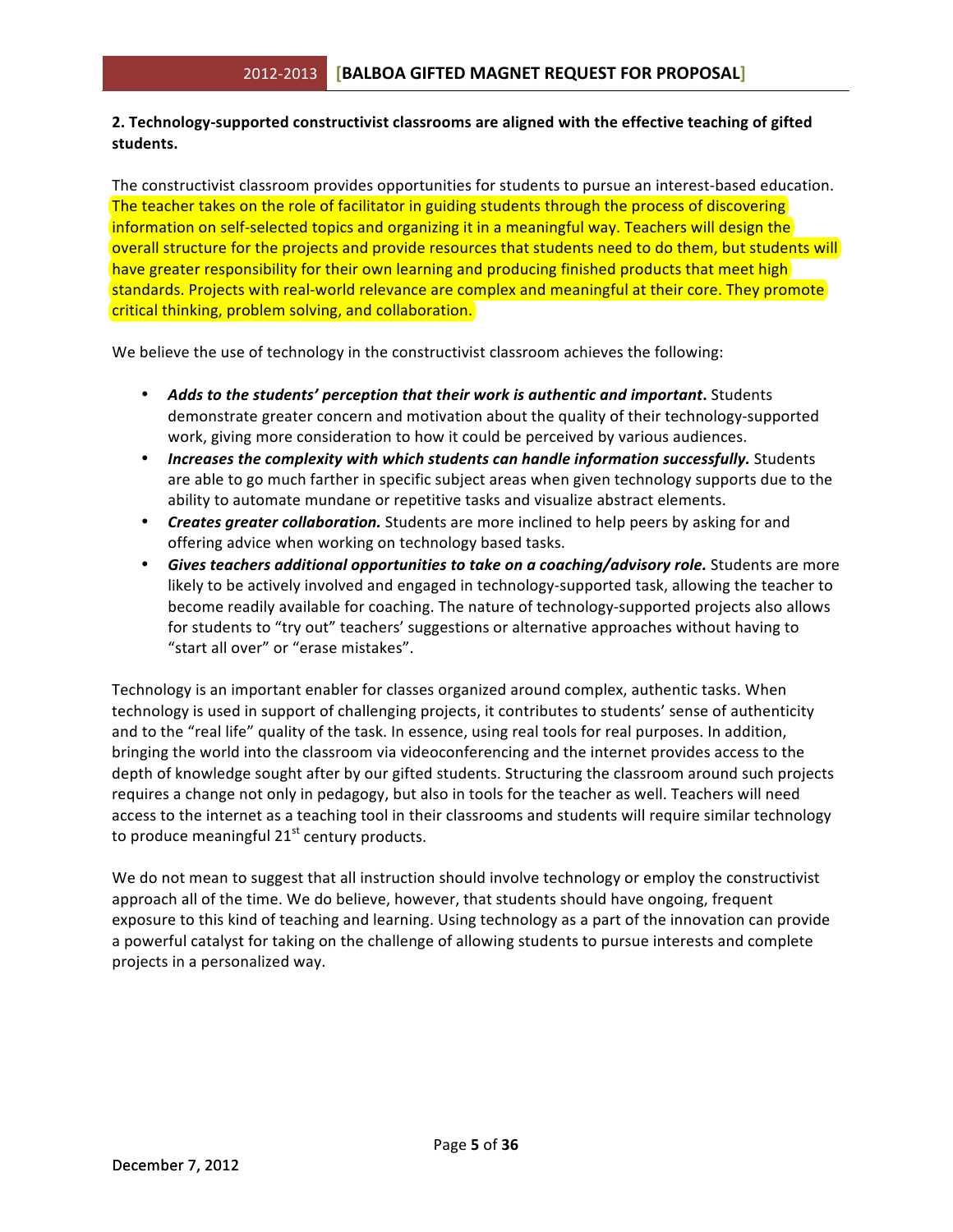## **C. SCHOOL DATA PROFILE/ANALYSIS**

**1.** As a full magnet campus, Balboa Gifted Magnet is a Court-Ordered voluntary integration opportunity available to students in grades 1-5 who live within the boundaries of LAUSD. Balboa Gifted Magnet is part of the LAUSD Magnet Program which offers specialized courses or curricula designed to attract students based on their interests and/or abilities while stressing academic excellence, cooperative/experiential learning, interdisciplinary coursework, and peer collaboration. Balboa Gifted Magnet's openings are determined by the need to maintain a racially balanced enrollment and by available space. Balboa Gifted Magnet's ethnic composition adheres to the mandatory balance of 40% White/60% Minority. It is comprised of 748 students, which includes: 2% African American, 33% Asian, 20% Latino, 5% Filipino, and 40% White. Of this population, 2% are English Learners, 2% are Special Education, 65% are identified as Gifted and Talented, and 18% are Economically Disadvantaged. Our students come from all over the Los Angeles area and the campus mirrors the diversity of our school district. The purpose of the magnet program is to provide an integrated educational and personal experience, which prepares students to function in a diverse society, and helps to eliminate, reduce or prevent long-standing patterns of racial isolation.



As a gifted/high ability magnet, the district requires specific eligibility criteria:

- A. Demonstrate the ability to meet ALL FOUR of these critical thinking and problem solving skills in their primary language:
	- Explain meanings or relationships among facts, information or concepts that demonstrate depth and complexity.
	- Formulate new ideas or solutions and elaborate on the information.
	- Use alternative methods in approaching new or unfamiliar mathematical problems.
	- Use extensive vocabulary easily and accurately to express creative ideas.

#### OR

- B. Have percentile scores of 85% or above on standardized norm referenced tests in both total reading and total math. For the California Standards Test, scaled scores must be as follows:
	- A scaled score of 450 or above in English-Language Arts grades 2-11

OR

C. Be identified as gifted by an LAUSD school psychologist in the intellectual, high achievement or specific academic ability categories.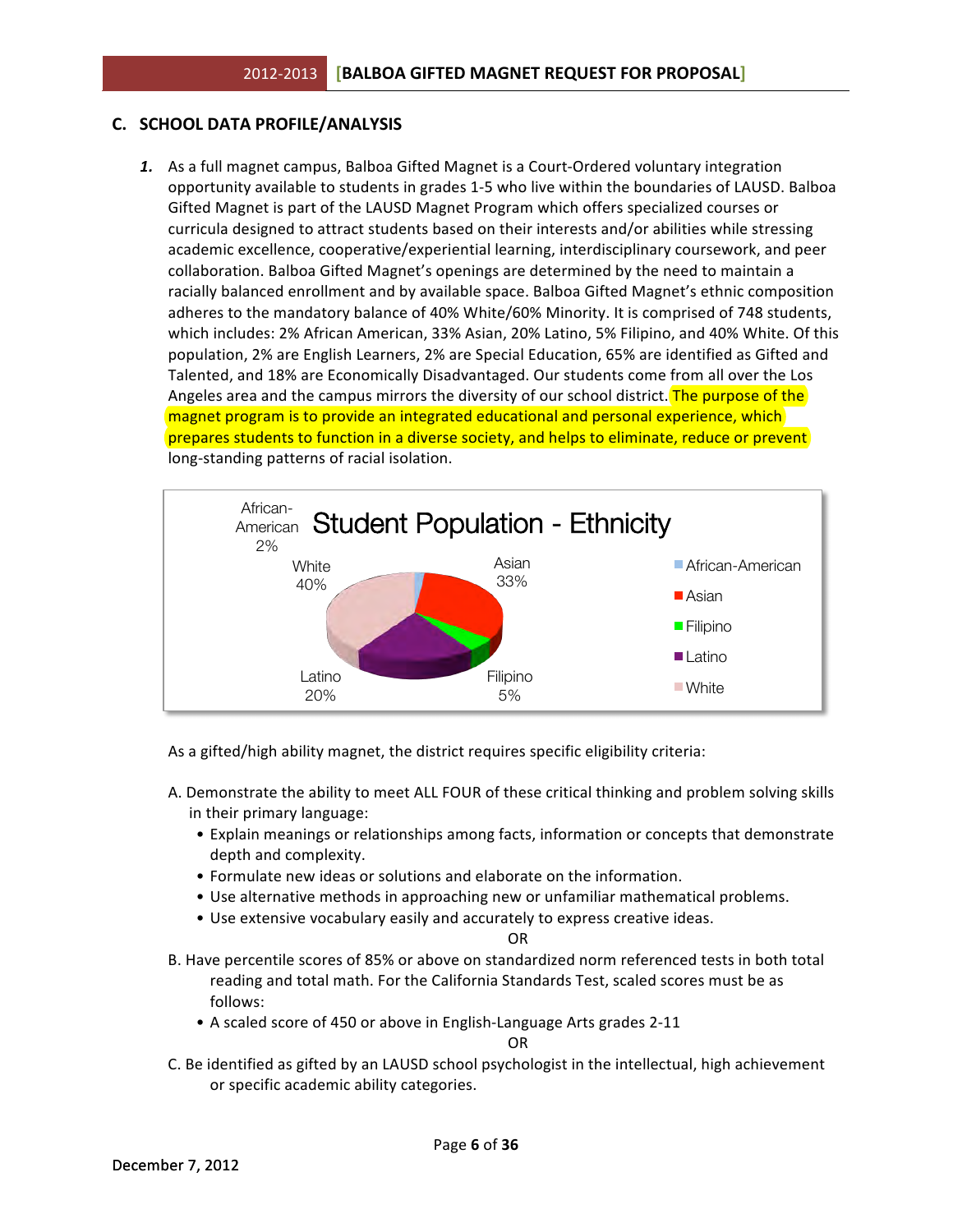2. Balboa Gifted Magnet is the highest performing elementary school in the LAUSD with an Academic Performance Index (API) of 983 in 2011-2012. Balboa Magnet consistently exceeds and outperforms the Los Angeles Unified School District and the State of California in API scores. Base and growth scores have remained between 974 and 983 for the last five years. Each year, Balboa Magnet will set a target of maintaining API scores well above the state target and strive to increase the previous year's score by at least one point. The data validates Balboa Gifted Magnet's vision to extend the curriculum with depth and breadth in each subject area.



## **Balboa Gifted&Magnet CST API Comparison Chart 2008-2012**

In the years, 2008-2012, an average of **97.5%** of all 5<sup>th</sup> grade students scored at the proficient or advanced level in Science. All subgroups significantly exceed the LAUSD and CA target goals.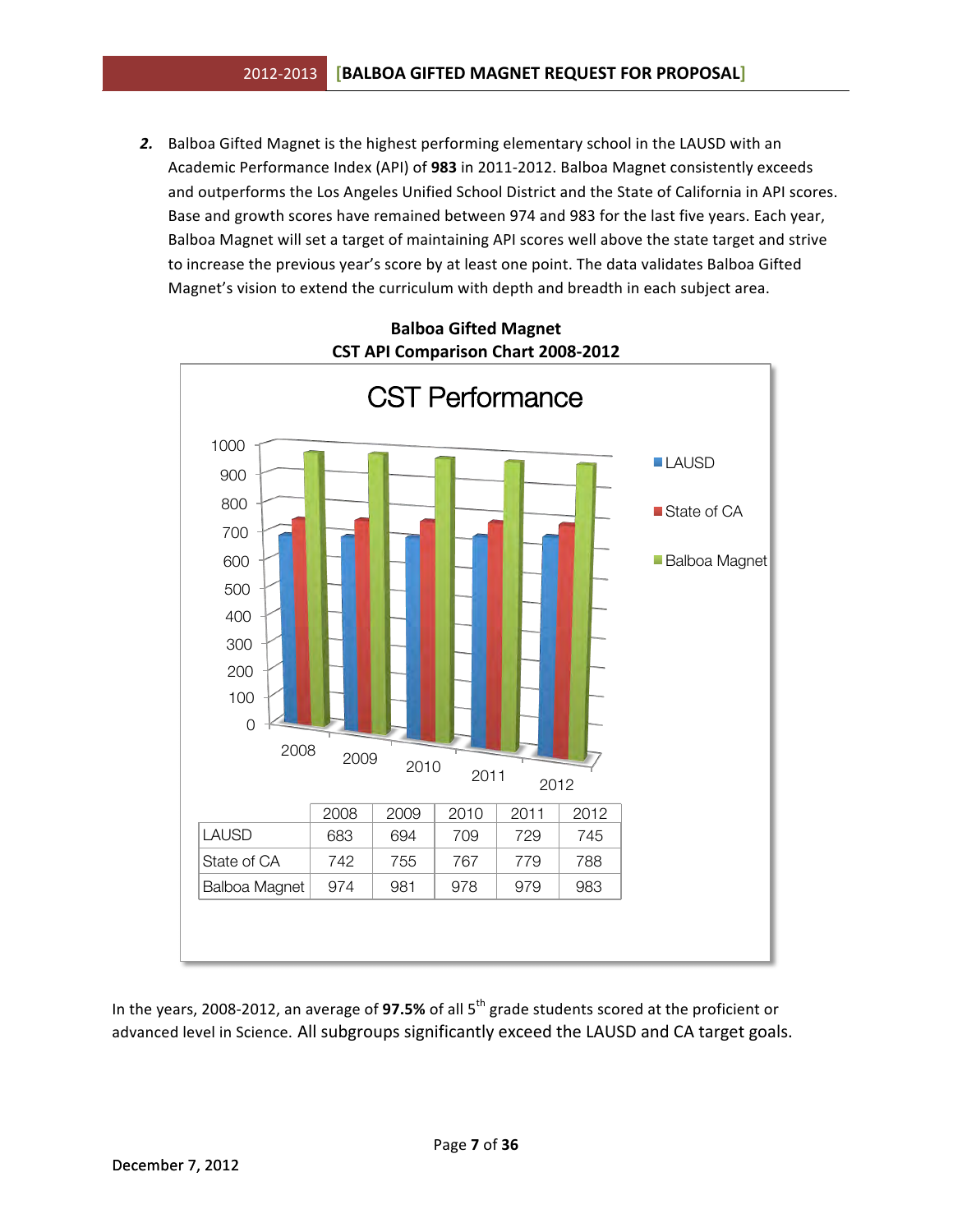

**Balboa&Gifted&Magnet Mathematics& Percent Proficient or Advanced** 

| <b>Balboa Magnet: % Proficient/Advanced: Math</b> |      |      |      |      |      |  |  |
|---------------------------------------------------|------|------|------|------|------|--|--|
| <b>Subgroups</b>                                  | 2012 | 2011 | 2010 | 2009 | 2008 |  |  |
| All Students                                      | 96.6 | 96.8 | 95.9 | 96.9 | 96.7 |  |  |
| African American                                  | 100  | 100  | 88   | 100  | 100  |  |  |
| Asian                                             | 99.0 | 97.9 | 98.6 | 100  | 98.4 |  |  |
| Hispanic or Latino                                | 91.7 | 89.6 | 89.4 | 88.9 | 91.7 |  |  |
| White                                             | 96.2 | 98.5 | 97.8 | 97.7 | 96.9 |  |  |
| Socioeconomically Disadvantaged                   | 92.6 | 91.1 | 89.7 | 93.3 | 93.2 |  |  |
| <b>Students with Disabilities</b>                 | 96.0 | 100  | 100  | 100  | 100  |  |  |

In Mathematics, students at Balboa Gifted Magnet over the last five years averaged 96.4% proficient and advanced. All subgroups significantly exceed the LAUSD and CA target goals.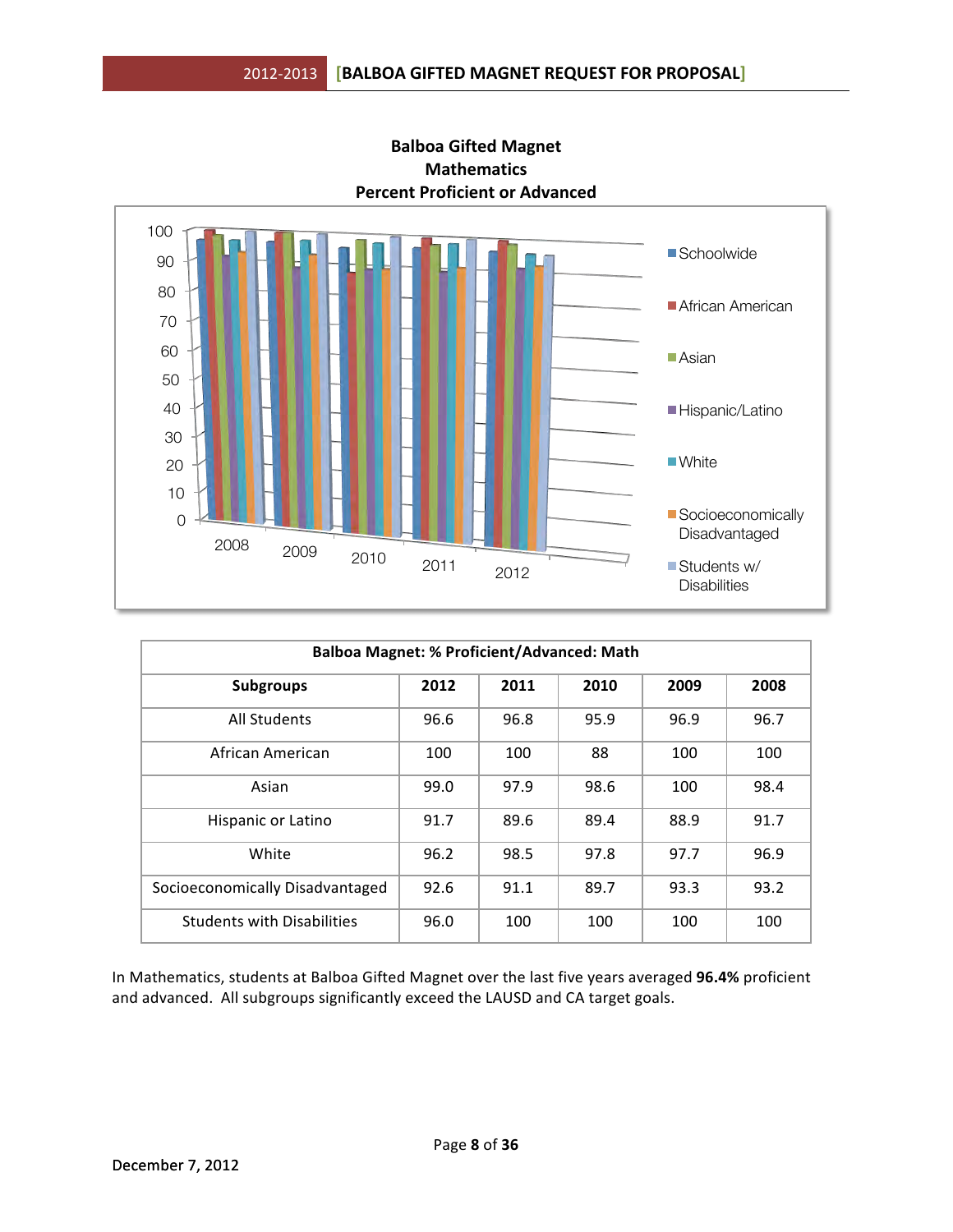

**Balboa&Gifted&Magnet English Language Arts Percent Proficient or Advanced** 

| <b>Balboa Magnet: % Proficient/Advanced: ELA</b> |      |      |      |      |      |  |  |  |
|--------------------------------------------------|------|------|------|------|------|--|--|--|
| <b>Subgroups</b>                                 | 2012 | 2011 | 2010 | 2009 | 2008 |  |  |  |
| All Students                                     | 96.0 | 93.7 | 93.4 | 94.6 | 93.7 |  |  |  |
| African American                                 | 100  | 95.7 | 84.0 | 93.8 | 100  |  |  |  |
| Asian                                            | 96.5 | 95.8 | 94.4 | 96.7 | 95.3 |  |  |  |
| Hispanic or Latino                               | 93.3 | 84.8 | 86.4 | 88.0 | 84.3 |  |  |  |
| White                                            | 96.9 | 95.6 | 96.2 | 95.5 | 96.0 |  |  |  |
| Socioeconomically Disadvantaged                  | 91.3 | 87.1 | 82.8 | 94.2 | 90.6 |  |  |  |
| <b>Students with Disabilities</b>                | 92.0 | 78.9 | 95.7 | 95.0 | 87.5 |  |  |  |

In English/Language Arts, students at Balboa Gifted Magnet over the last five years averaged 94.3% proficient and advanced. All subgroups significantly exceed the LAUSD and CA target goals.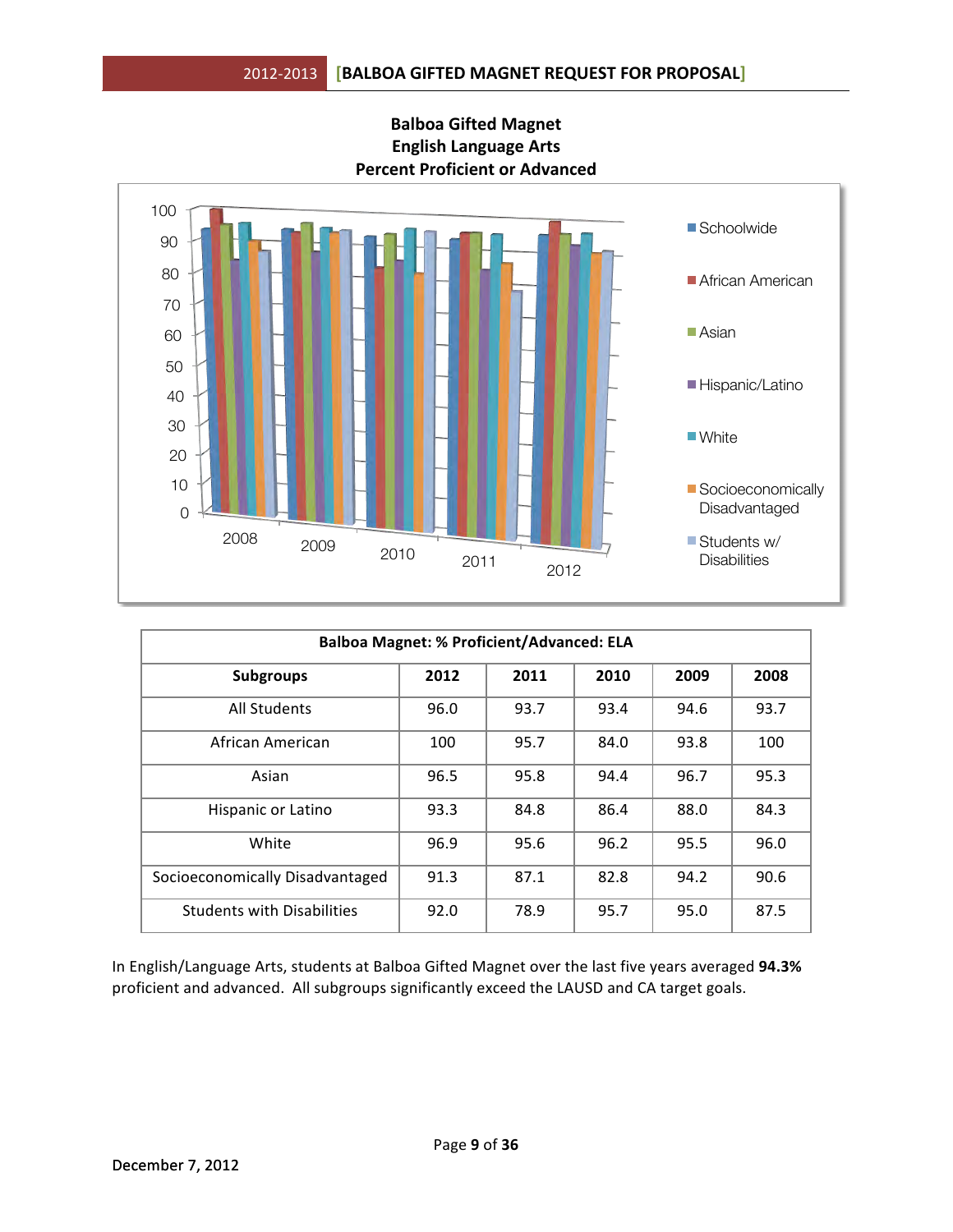#### **D. RATIONALE FOR CHOOSING PILOT SCHOOL MODEL**

Balboa Magnet serves a unique student population. Our gifted and high ability students have different academic needs and thrive under a variety of pedagogical approaches. Our wellqualified teachers need the autonomy to teach in a way and at a pace that is commensurate with students' abilities without being constrained by a one-size-fits-all curriculum and Districtmandated timelines for assessment. The Pilot model will grant us waivers in the areas of periodic assessments and curricular resources so that our teachers can decide on the most effective uses of instructional time. Additionally, the pilot school model will allow us to pursue customized professional development in the areas of differentiated instruction and technologysupported constructivist classrooms.

Over the years, Balboa has established a working relationship with Dr. Sandra Kaplan and the University of Southern CA's Rossier's School of Education. Many of our teachers have earned Advanced Certifications in Gifted Education from the program. Unfortunately, we have had difficulty fully implementing the use of these research-based strategies and tools because of the need to cover specified material according to definite timelines. The Pilot model will afford us the flexibility we need to cover state standards but in a way and at a pace that engages gifted minds. Along with newfound freedom to truly differentiate instruction, Pilot status will also give us the time and opportunity to pursue meaningful field trips, mentorships, and real-life experiences in working with people in successful business, math, science, and health related fields through our ongoing partnership with Medtronic Diabetes, Inc.

The Pilot model also affords Balboa Magnet the possibility in the future to reduce class sizes in the upper grades where the constructivist classroom model would be enhanced through greater opportunities for interaction with the teacher/facilitator. In our current matrix configuration, we do not have sufficient classroom space for additional teachers to reduce class sizes. When all of our classrooms are adequately equipped with technology for teachers and students, we will consider dismantling our current computer lab and using that space for an additional classroom to reduce class sizes.

The Pilot model also provides increased fiscal resources based on  $\frac{1}{\ln 2}$  ure Per Pupil model of funding. Balboa Gifted Magnet's attendance rate of 97.9% is directly linked to our ability to operate successfully as a Pilot School. Based on our long-standing record as a school with an outstanding attendance rate, Balboa Magnet stands to clear a significant amount of money that will be used to enhance our instructional program and improve student achievement through differentiation and innovative uses of technology.

The Pilot model is the perfect fit for a school like Balboa Gifted Magnet that has strong leadership in the Principal position with the unwavering trust of its highly motivated teaching staff. Administration and teachers have a strong, collaborative relationship with each other and with the school's parent group, the Balboa Parent Association (BPA). Together, all stakeholders work to ensure that the common vision of Balboa Magnet is nurtured and maintained.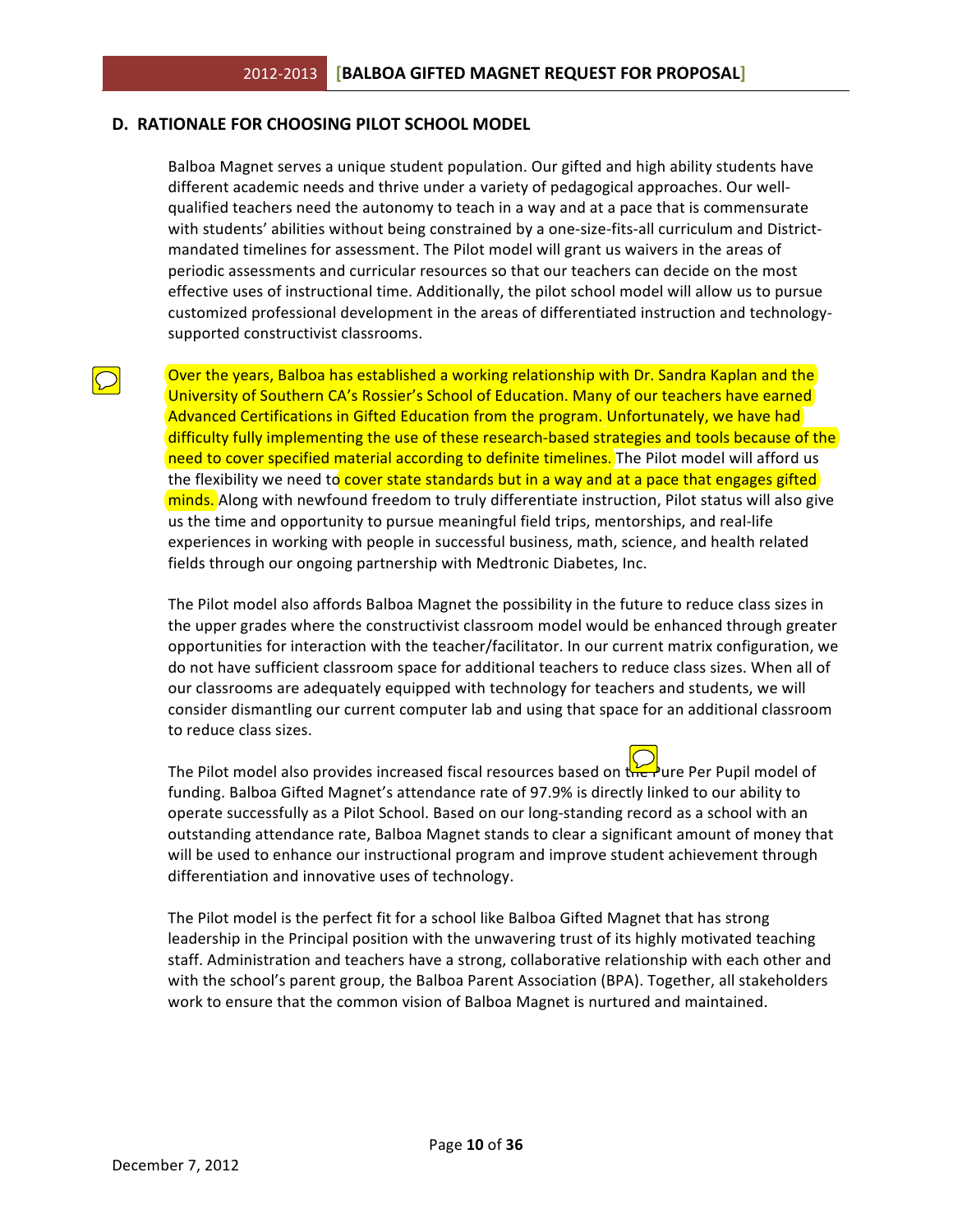#### E. PILOT SCHOOL TRANSFORMATION (10-12 pages)

#### 1. Curriculum, Instruction, and Assessment

Differentiation of instruction will be the common foundation for all areas of the curriculum.

Teachers can differentiate in the:

| 1.00000000 | ------<br>$\cdots$<br>ししつ | $ - +$<br>'uu |
|------------|---------------------------|---------------|
|------------|---------------------------|---------------|

According to students':

| ιρςς<br>-- | $\sim$ $\sim$ $\sim$ $\sim$ | ------<br>rofile<br><br>--<br><b>LCUITIII</b> |
|------------|-----------------------------|-----------------------------------------------|
|            |                             |                                               |

Through instructional and management strategies such as:

| Compacting         | <b>Interest Centers</b> | <b>Tiered Assignments</b> | <b>Flexible Groupings</b> |
|--------------------|-------------------------|---------------------------|---------------------------|
| Learning Contracts | <b>Mentorships</b>      | Literature Circles        | Varied Leveled Texts      |

#### **Differentiation of instruction for gifted students is achieved through many different teaching** strategies and through the utilization of:

| <b>Attributes of</b> | <b>Universal Themes</b> | <b>Depth and Complexity</b>   | Novelty/              | <b>Acceleration</b>   |
|----------------------|-------------------------|-------------------------------|-----------------------|-----------------------|
| <b>Scholarliness</b> |                         |                               | Independent           |                       |
|                      |                         |                               | Study                 |                       |
| Scholarly            | Change                  | DEPTH:                        | Allocation of         | Adjusting the pace of |
| <b>Pursuits</b>      | Conflict                | Language of the Discipline    | Time for student to   | instruction to the    |
| Think Like a         | Exploration             | <b>Recognize Details</b>      | conduct               | student's capability  |
| Disciplinarian       | Force                   | Note the Patterns             | a self-selected study | for the purpose of    |
| Intellectual         | Order                   | <b>State the Trends</b>       | in an area            | providing an          |
| <b>Traits</b>        | Patterns                | Identify the Rules            | of interest           | appropriate level of  |
|                      | Power                   | <b>Ethical Considerations</b> | relevant to the       | challenge.            |
|                      | Structure               | <b>Unanswered Questions</b>   | core curriculum       |                       |
|                      | Systems                 | COMPLEXITY:                   |                       |                       |
|                      | Relationships           | Change Over Time              |                       |                       |
|                      |                         | Different Perspectives        |                       |                       |
|                      |                         | Points of View                |                       |                       |
|                      |                         | <b>Across Disciplines</b>     |                       |                       |
|                      |                         | <b>CONTENT IMPERATIVES:</b>   |                       |                       |
|                      |                         | Determine origins             |                       |                       |
|                      |                         | Identify paradox              |                       |                       |
|                      |                         | Compare parallel events       |                       |                       |
|                      |                         | <b>Examine contributions</b>  |                       |                       |
|                      |                         | Note convergence              |                       |                       |

#### Differentiation of curriculum for gifted students is achieved through the modification of:

| <b>Process/Thinking</b>         | Content             | Resources/                            | <b>Products</b>                |
|---------------------------------|---------------------|---------------------------------------|--------------------------------|
| <b>Skills</b>                   |                     | <b>Research Skills</b>                |                                |
| Basic Skills                    | Depth               | Many and varied resources             | Rigorous and meaningful        |
| <b>Critical Thinking Skills</b> | Complexity          | More advanced resources               | products that verify students' |
| <b>Creative Thinking Skills</b> | Content Imperatives | Strategies for gathering, organizing, | understanding of their         |
| Bloom's Taxonomy                |                     | and reporting information             | learning experience            |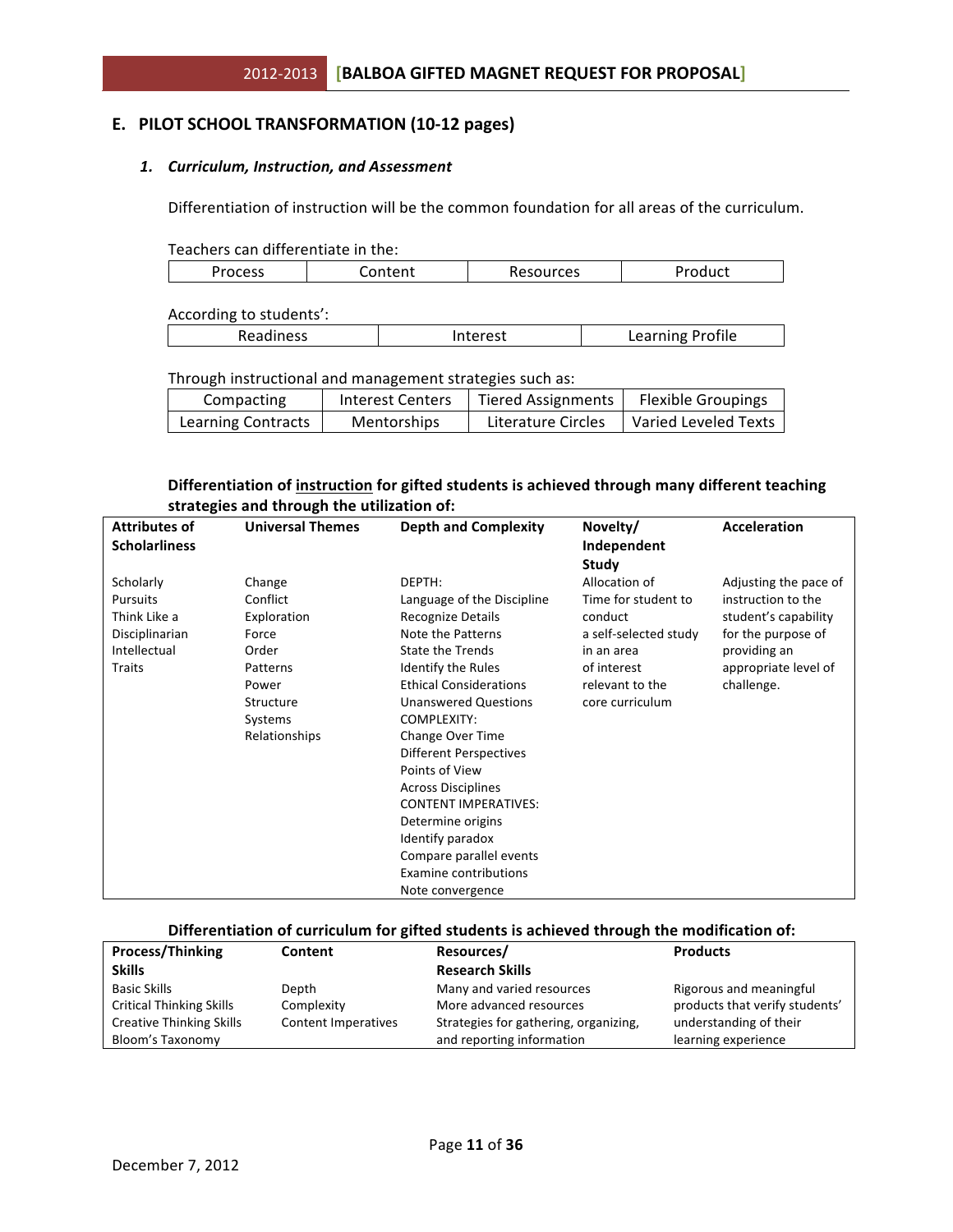## 2012-2013 **| BALBOA GIFTED MAGNET REQUEST FOR PROPOSAL]**

Balboa Magnet teachers are highly qualified professionals who bring unparalleled passion, innovation, and commitment to their profession through constantly fine-tuning their craft and inspiring one another to apply best practices and bring new and creative ideas into the classroom. Balboa Magnet teachers and administrators will continue to have direct involvement in reviewing, identifying, selecting, and aligning curriculum, materials, instructional activities, interventions, and periodic, formative, and summative assessments that provide multiple pathways for students to meet and exceed the California Common Core State Standards across the curriculum.

#### **English&Language&Arts&Curriculum**

Balboa Magnet realizes that literacy is the key to developing independent learners who can access all curricular areas. Through engaging instruction in all strands of Language Arts (reading, writing, listening, and speaking), Balboa students receive the necessary knowledge and skills that allow them to access curriculum. Students engage in learning using state adopted materials and other staff selected materials that align with the State Framework, State Standard, and National Standards. At Balboa Magnet, teachers provide many tools and implement several programs that help students develop higher-level thinking and writing skills. Students use Sandra Kaplan's Depth and Complexity Icons to analyze texts at a deeper level. Through the Write From The Beginning program, students are taught the structure of writing, providing them with a strong foundation for the future. Balboa will use the Treasures Reading Program as its primary tool for Language Arts instruction but will enhance the curriculum through the use of other materials including a wide variety of selected core literature.

#### **Mathematics Curriculum**

All students at Balboa Magnet understand the structure and logic of mathematics. Students are instructed as to how to use mathematics as a problem-solving tool using complex, real world applications. All students learn the steps to problem solving, such as identifying facts and variables, building models, diagramming, and reverse engineering. Students also demonstrate, clarify, and elaborate their understanding of math concepts through manipulating materials, reading, writing, listening, speaking, and drawing pictures. This multi-faceted and hands-on approach to math promotes the development of higher order reasoning skills necessary for students to succeed in our modern global society. In order to make real-world connections in math, students are given opportunities to work with community members who use different aspects of math in their careers. For example, third grade students investigate, observe, and collect data in STEM activities with volunteers from Medtronic, a local medical engineering firm.

Teachers employ various teaching methodologies in their Mathematics instruction. Beginning with concrete experiences, teachers guide students in making connections with prior learning and then build upon that foundation through the use of abstract reasoning and problem solving. The standards are addressed through the use of a variety of materials and resources that may include state adopted and staff selected textbooks that are aligned with the State Framework, State Standards, and National Standards. Supplementary materials and manipulatives are incorporated to extend conceptual, procedural, and reasoning knowledge. Balboa Magnet will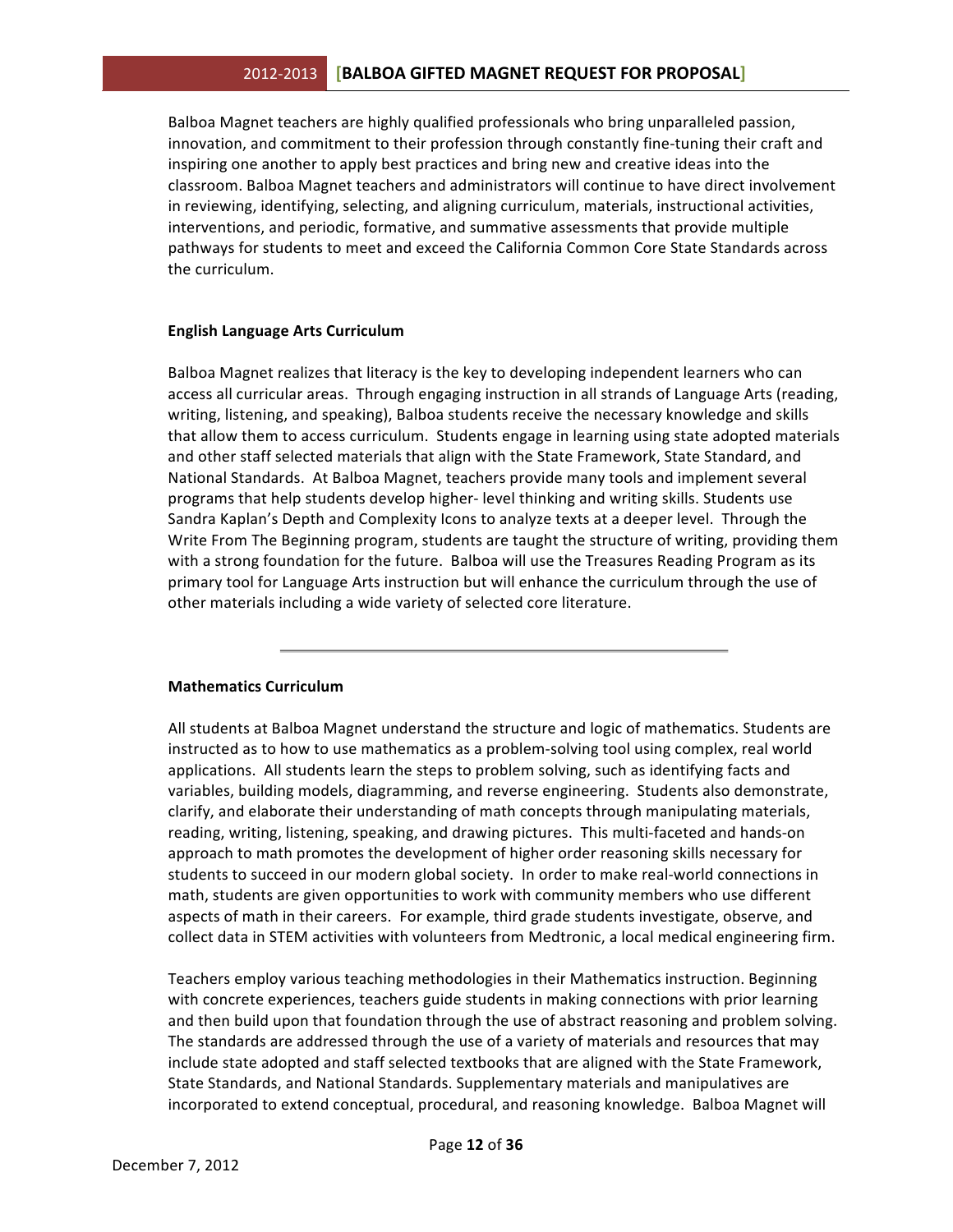utilize the enVision Mathematics program from Scott Foresman as the primary tool for Mathematics instruction but will enhance the curriculum with other resources including the icons of depth and complexity.

#### **Science Curriculum**

The Science curriculum at Balboa Magnet consists of a concentration of the three strands of science: Life Science, Physical Science and Earth Science. Students are instructed to utilize the scientific method in hands-on, integrated, and inquiry-based lessons. All students learn to develop hypotheses, test their hypotheses through observation and investigation, and record their results. Students gain practice in "Thinking Like a Disciplinarian" and form conclusions based on their results. In addition, they test validity upon repeated results.

Balboa Magnet enhances the science curriculum through videoconferences with scientists, field trips, and integrated activities. For example, when second graders study the life cycle of insects, they do so using live caterpillars and portable butterfly pavilions. They make observations, collect data, and draw conclusions about the life cycle processes, finally releasing the butterflies in our Discovery Garden. Fifth grade students experience the hands-on application of every science strand in their trip to CIMI (Catalina Island Marine Institute). For three days, our fifth graders actively investigate, observe, and record results about the Marine habitat. Fourth and fifth grade students also participate in a yearly Science Expo where they are required to develop a hypothesis, observe data, collect data, and draw conclusions based on their results. The students then present their investigations to their peers, parents, and larger community. Providing students with real life practical application of science skills is a priority of the science curriculum at Balboa Magnet.

Balboa Magnet utilizes the Full Option Science Series (FOSS) from Delta Education and its state adopted textbook as a primary tool for science instruction. FOSS kits are used in first through fifth grade to support all students in meeting state and national standards. Commercial publications such as GEMS and Interact simulation kits are also used to deepen students understanding and knowledge of the state standards in science. The Science curriculum is implemented through a variety of materials that include state adopted materials and staff selected textbooks. In addition, teachers use discretion and flexibility to further incorporate supplementary materials and teacher-created units into their instructional practices resulting in continued expansion and enrichment of the Science program.

#### **History/Social Science Curriculum**

History and Social Science are brought to life at Balboa Magnet through classroom lessons and activities. Our first graders learn about the community around them by inviting speakers into their classrooms. As they venture out into our community on walking field trips, they meet and see first hand the contributions these helpers make in our local community. The myriad of cultures at Balboa Magnet is celebrated as our second graders share their foods, songs, games, and traditions on Heritage Day. Our third grade students experience the rituals and customs of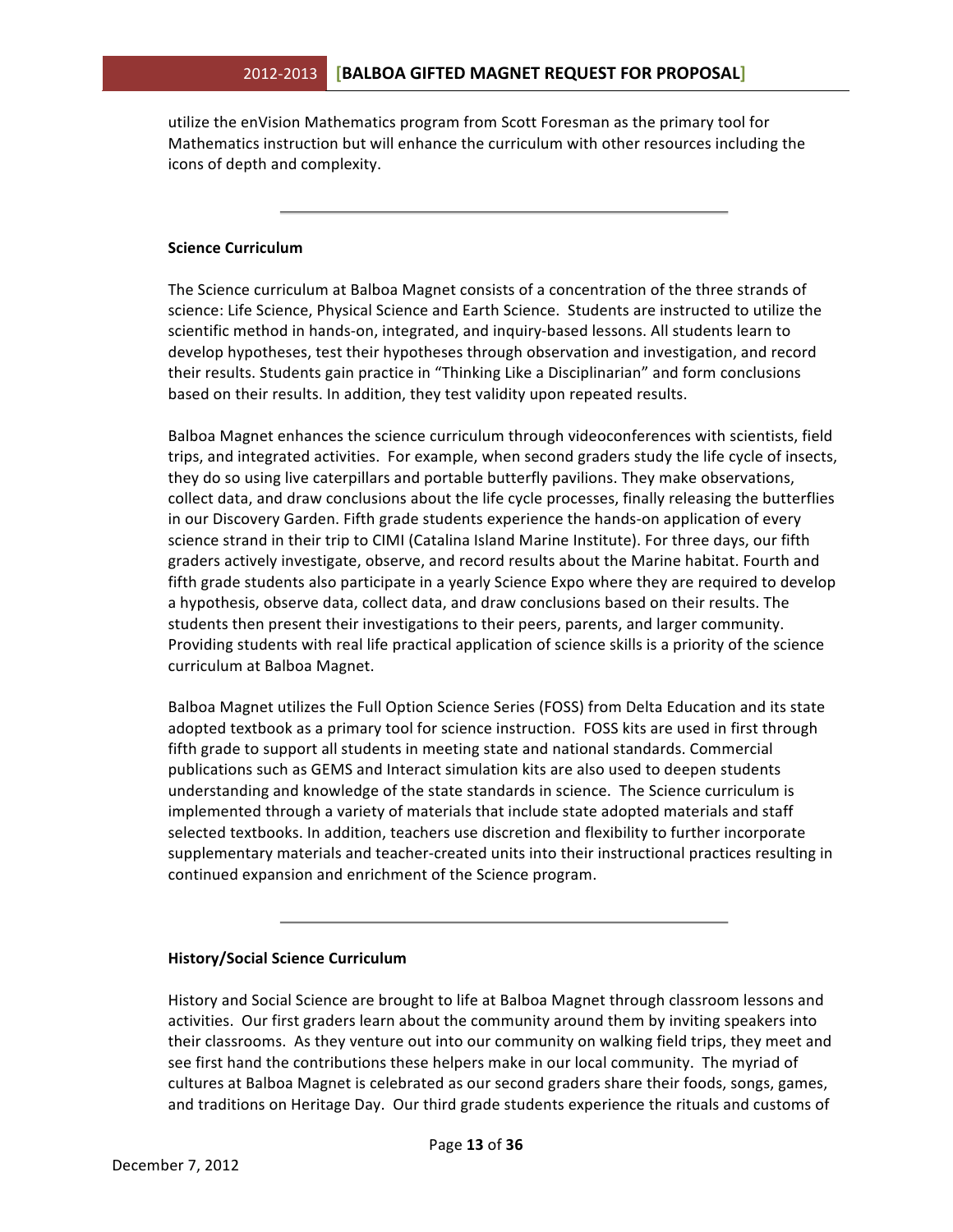## 2012-2013 **| BALBOA GIFTED MAGNET REQUEST FOR PROPOSAL]**

the first inhabitants of our country when various tribes visit on Native American Day. Gold fever strikes our fourth graders, and in their "rush" to California, they learn about the lives of gold miners and early Californians on Pioneer Day. On a trip to Riley's Farm, fifth graders experience colonial life and prepare for battle as foot soldiers in a reenactment of the Revolutionary War. Frequent and varied opportunities are provided for students to learn about the contributions of the various ethnic populations in Los Angeles, California, the United States, and the world. Students at Balboa Magnet are provided opportunities to share their language, cultural ideas, customs, and heritage, thereby providing multicultural dimensions to the curriculum.

The History/Social Science curriculum is implemented through the use of a variety of materials that include state adopted and staff selected textbooks. In addition, the program is expanded and enriched by giving teachers the flexibility to incorporate supplementary materials and visual arts, dance, and theatre into the curriculum. Every student strives toward mastery of the content standards.

Balboa Magnet currently utilizes the Scott Foresman History/Social Studies for California materials as the primary tools for instruction for History/Social Science.

#### **Arts Instruction**

Students at Balboa Magnet are exposed to all disciplines of Arts instruction as outlined in the California State Standards. Through active, hands-on experiences, students explore music, visual arts, theatre, and dance. Our talented vocal music teacher, who is also the assistant director of the Los Angeles Children's Choir, provides music to all students on a weekly basis. In grades three and up, students have the opportunity to participate in instrumental music classes as well as an orchestra.

The Visual Arts are taught and experienced using a variety of programs and tools that enable Balboa Magnet teachers to connect the Visual Arts across the curriculum. For the past 13 years, Balboa Magnet teachers have participated in the Arts Prototype Program that encompasses Dance, Theatre, and the Visual Arts. Teachers are encouraged to participate and learn alongside the students so that they can continue these experiences in their own classrooms. Many teachers have also taken Monart courses and are utilizing this directed drawing method to enhance the arts curriculum.

Selected third and fourth grade classes participate in the MOCA program that involves teacher training, art experiences for the students, and field trips to MOCA in Los Angeles. Balboa Magnet is also fortunate to have a kiln to finish students' clay creations as well as a staff member with an MA in Fine Arts to assist colleagues in this medium.

In addition to Music and Visual Arts, Balboa students frequently participate in Theatre and Dance. Theatre is taught through connections to Literature, Science, and Social Studies. Opportunities are provided in every classroom for students to express themselves and demonstrate core curriculum knowledge on the classroom stage. Teachers use curriculumbased plays published by Bad Wolf Press as well as original productions based upon literature associated with the Treasures Reading Program. Students experience dance by learning and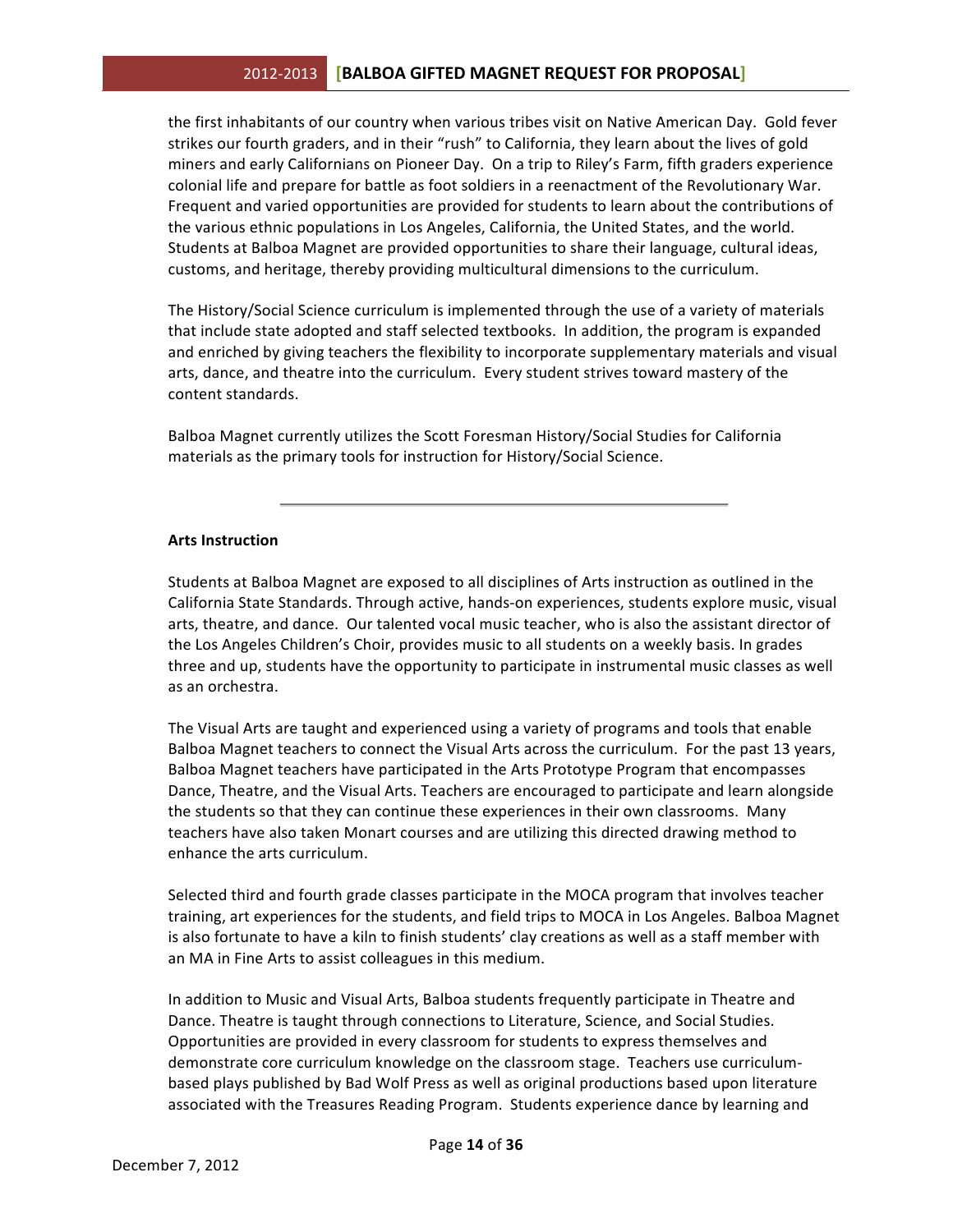performing dances that are relevant to history as well as countries of their heritage. The Arts Program is a vital part of Balboa Magnet's curriculum and our teachers strive to continue and expand Arts education in our school.

#### **Additional&Comments**

Teachers and students at Balboa will continue to embed technology into lessons and assignments. Students actively participate in video conferencing, PowerPoint presentations, Prezi, and website creation in their classrooms in addition to weekly time in the computer lab. Although topics are determined from State and National standards, students are given the ownership and autonomy as decision makers to create their own technology product and demonstrate their acquired and applied knowledge.

Technology also extends to home access with Web-based programs such as Treasures and enVision Mathematics. Both are additional curricular resources that provide teachers access to create and design practice sessions for an entire class or an individual student. Furthermore, both programs provide teachers with proficiency levels on practiced skills, rankings, and usage reports for all students in class. A variety of other teacher-evaluated educational sites are also recommended for student practice, proficiency, and advancement.

**Assessment Plan:** Balboa acknowledges the value of certain district periodic assessments in monitoring the progress of students leading up to the CST. As we wait for additional information regarding the specific demands of the Common Core State Standards testing, Balboa proposes to continue using the LAUSD Math, Literacy, and Science Assessments but will determine the timing of their administration in order to maintain the momentum and energy of continuous learning for our students. For example, according to the district's current schedule, fifth grade students were administered the Math Periodic Assessment #1, Science Periodic Assessment #1, and the Literacy Periodic Assessment #1 all within a three-week window. This was and would continue to be a significant interruption to meaningful instruction or the constructivist-learning model. In the future, as Balboa reflects on teaching and learning, we may choose to use district assessments or design our own assessment plan based on alternative resources. Of course, students will be expected meet or exceed benchmark levels on any state standardized testing.

We also recognize, though, that the results of district periodic assessments and state standardized testing often omits information that is critical to our teachers' ability to make informed decisions about instruction for our gifted students. For example, when a student enters a classroom with a perfect score of 600 in both English Language Arts and/or Mathematics on the CST, the teacher needs to know what the appropriate instructional "next steps" are for that child. We believe that students should be asked to demonstrate their knowledge and skills through a variety of other assessments, including but not limited to teacher-created performance assessments and publishers' diagnostic assessments on advanced material in order to help determine a student's instructional path. Staff will learn to use data in conjunction with analyzing authentic student work to reflect and improve on teachers' practices as well as identify what their next steps with students should be.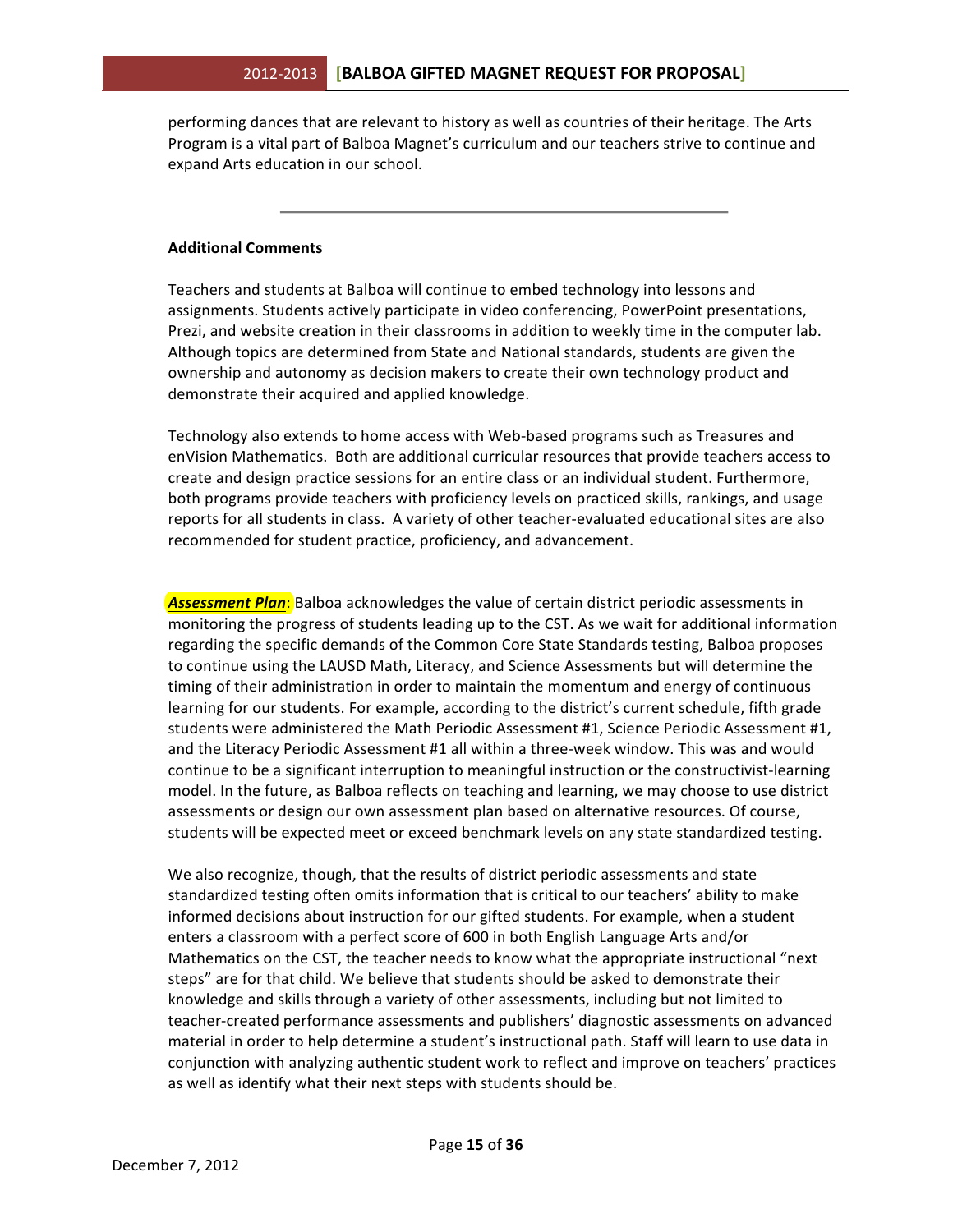## 2012-2013 **[BALBOA GIFTED MAGNET REQUEST FOR PROPOSAL]**

Teachers at Balboa Magnet will continually strive to improve academic achievement in meaningful, authentic ways that reach the individual child. Through collaboration and planning, strategies will be developed to provide meaningful learning opportunities for students, while addressing the state and national standards. These professional conversations will allow us to better connect teaching and learning.



Based on the following data, Balboa Magnet requests to opt out of the DIBELS assessments:

To summarize, DIBELS identifies 1% of our student population in grades 1-3 as below benchmark. It is obvious to us that the amount of classroom instruction time lost to the administration of this assessment is not worthwhile for the small amount of meaningful data it provides.

2. **Schedule and Calendar**: The Balboa Magnet school year will continue to operate on the LAUSD traditional calendar with 180 days of instruction composing the school year. All LAUSD school holidays will be observed as a typical traditional track elementary school. The instructional schedule is designed to fulfill the California Ed Code minimum number of minutes, as set forth in E.C. 47612.5. Balboa Magnet will review its current calendar and schedule as it moves forward as a Pilot school in subsequent years to determine if changes are necessary to enhance the instructional program and improve student achievement. Balboa Magnet will continue to hold Banked Tuesdays for the entire school year for professional development purposes.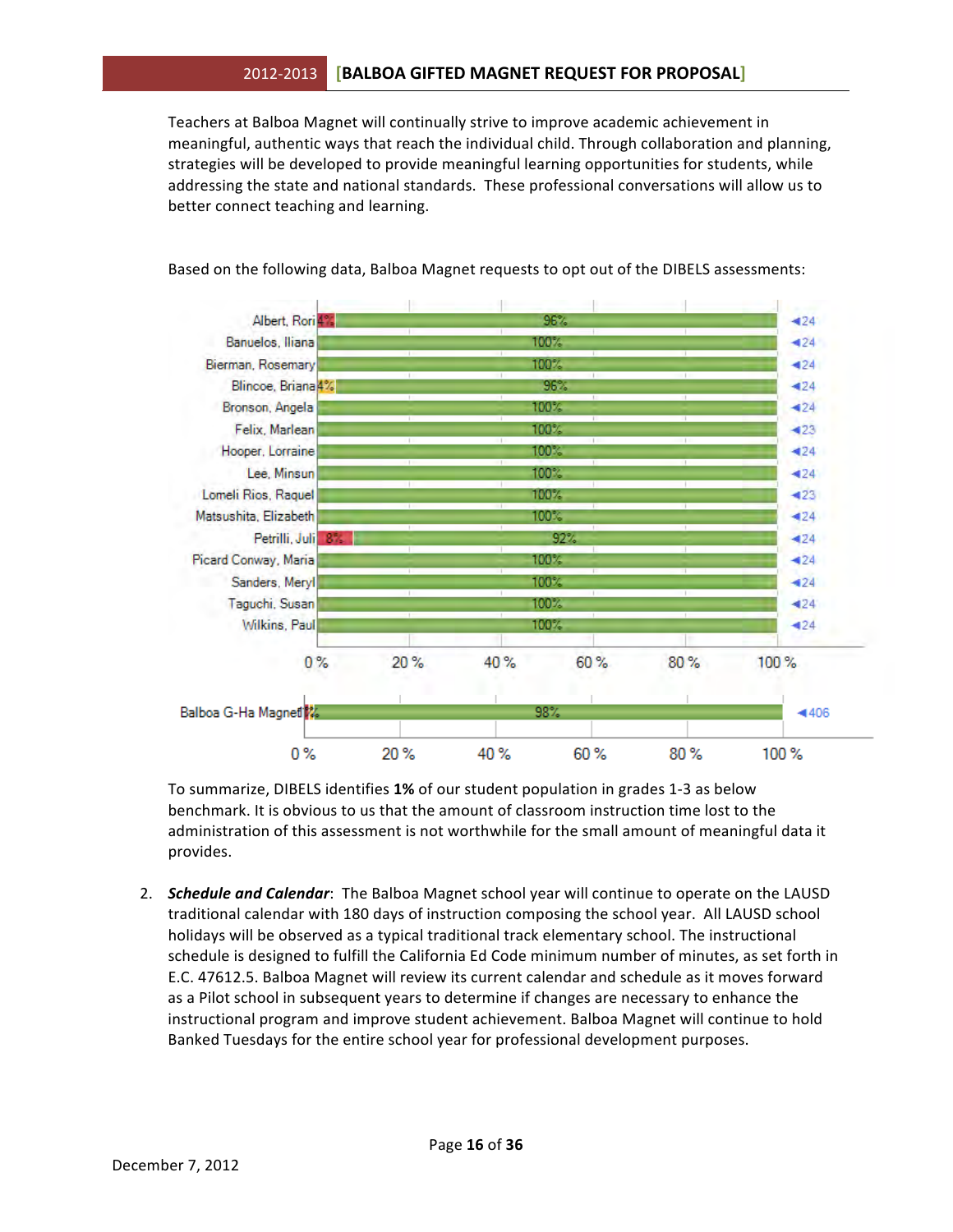#### **Bell Schedule**

Regular!Days

|                | Start of | Start of | End of | Start of | End of Lunch | Dismissal |
|----------------|----------|----------|--------|----------|--------------|-----------|
|                | Class    | Recess   | Recess | Lunch    |              |           |
| Grades 1,3 & 4 | 8:15     | 10:15    | 10:35  | 12:15    | 12:55        | 2:38      |
| Grades 2 & 5   | 8:15     | 9:50     | 10:10  | 12:00    | 12:40        | 2:38      |

#### Professional Development Banked Days

|                | Start of     | Start of | End of | Start of | End of Lunch | Dismissal |
|----------------|--------------|----------|--------|----------|--------------|-----------|
|                | <b>Class</b> | Recess   | Recess | Lunch    |              |           |
| Grades 1,3 & 4 | 8:15         | 10:15    | 10:35  | 12:15    | 12:55        | 2:38      |
| Grades 2 & 5   | 8:15         | 9:50     | 10:10  | 12:00    | 12:40        | 2:38      |

Minimum!Days

|                | Start of     | Start of | End of | Start of | End of Lunch |           |
|----------------|--------------|----------|--------|----------|--------------|-----------|
|                | <b>Class</b> | Brunch   | Brunch | Lunch    |              | Dismissal |
| Grades 1,3 & 4 | 8:15         | 11:20    | 11:50  | $- -$    | $- -$        | 12:58     |
| Grades 2 & 5   | 8:15         | 10:45    | 11:15  | $- -$    | $- -$        | 12:58     |

- 3. *Staffing*: Balboa Gifted Magnet will pursue a stable, diverse, and highly qualified teaching faculty. All teacher candidates must demonstrate strong content knowledge and pedagogical skills, see themselves as culturally responsive educators, and share the following educational beliefs, values, and skills:
- Hold high academic and personal expectations for each child
- Provide equitable access to the necessary learning resources and opportunities for each child
- Ensure that learning outcomes are meaningful, relevant, useful, and important to each child
- Facilitate the maximum growth of each learner by making informed instructional decisions that build upon the learner's prior knowledge, experiences, and skills
- Build positive and supportive school and classroom environments that are grounded in mutual and genuine respect

To support Balboa Gifted Magnet's commitment to providing an appropriately rigorous academic program, teachers must demonstrate the ability to engage and challenge gifted learners through differentiation, use of technology, and teaching subject matter in depth and with complexity. Every effort will be made to recruit and hire teachers who are highly trained in these areas.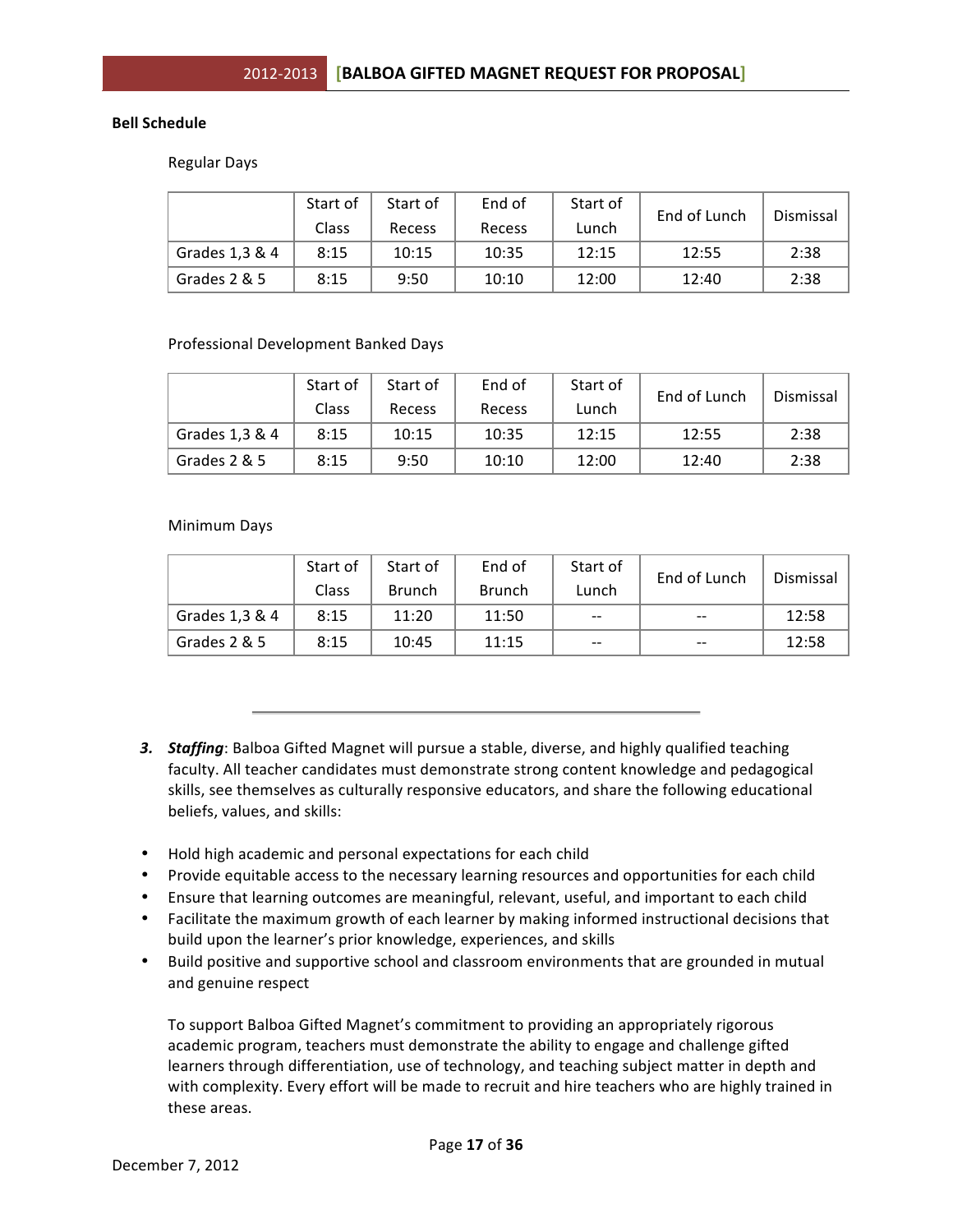Balboa Magnet will develop a grade level peer review system designed primarily to support teachers in improving teaching and learning through classroom walk-thrus, lesson study, and structured discussions about improving classroom practice.

The principal at Balboa Gifted Magnet will have a strong record of exemplary teaching and leadership skills. He or she will be responsible for supporting and engaging teachers as leaders and professionals. A model of distributive leadership will permeate the school and set a tone for shared commitment to and responsibility for student learning. The principal will also work closely with the community, the Governing Board, and the full faculty.

- 4. **Professional Development:** Professional Development is determined by the classroom teachers and administration based upon levels of expertise and the identified needs for instruction and learning. This may include utilizing different teachers with varieties of expertise in area such as: Depth and Complexity, Write From the Beginning, Linked Learning Projects, task analysis (breaking learning into small, manageable components), strategies for positive behavior support, accommodations, English Language support, at-risk learners, integrating character education as a school culture, brain-based learning, and ensuring success for students with special needs in the general education setting. Professional Development may also include grade and cross gradelevel small groups as well as after-school learning communities to explore ways to elevate teaching and learning. Grade level teams will meet weekly to develop curriculum coherence, identify best practices, and share content knowledge. Team members will provide peer support through classroom walk-thrus, lesson study, and structured discussions about improving classroom practice. The principal's role in Professional Development involves working with the instructional committee to review data to identify areas of need  $\sqrt{\sigma}$  pcoming professional development as well as securing outside vendors when necessary. The principal will provide teacher leaders time to develop and create Professional Development sessions. Balboa Magnet will draw upon professional experts, LAUSD personnel, as well as our own teaching staff's expertise. Professional Development will focus on the areas of technology, innovation, character education, and Differentiation for Gifted and Talented Learners.
- *5. School Culture: "Intelligence plus character, that is the true measure of education." Martin* Luther King Jr. Intellectual humility and high standards for conduct have been and will continue to be a hallmark of our school. Balboa Magnet will work to develop self-starters who behave responsibly as they interact with their local and global community. Furthermore,  $21<sup>st</sup>$  century learners must act responsibly to protect the environment and appreciate the arts. Young people who practice safe, healthy choices for themselves and their fellow students at their school site will become responsible adult citizens. Ongoing opportunities to appreciate and cultivate the arts will create learners who value beauty and see the world from different perspectives. Children who learn to approach problems with an open mind and understand the cultures and beliefs of others will become respectful, caring leaders.
- 6. School Governance: As a Pilot School, Balboa Gifted Magnet will be able to govern itself ensuring that those closest to the students (teachers, administrators, community leaders, and parents) have sufficient autonomy to determine the school's daily operations, budget, staffing, etc. Without this guarantee of local control, it would be difficult to fulfill our mission. First and foremost, the ability to hire and retain a powerful network of like-minded, talented educators who are highly trained in the area of gifted education is critical to our vision.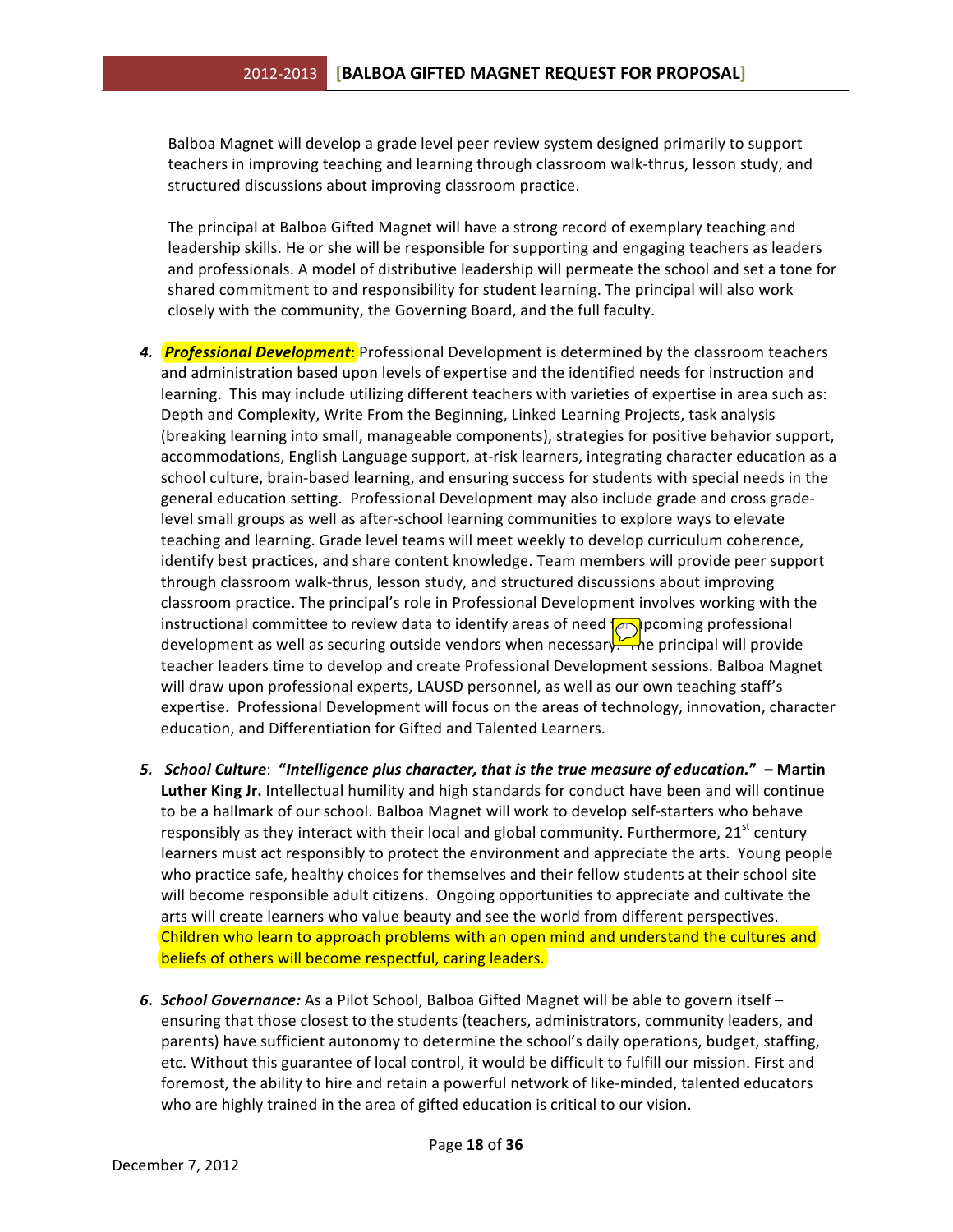**The Balboa Gifted Magnet Governing Board**: The primary purpose of the Governing Board will be to stay the course towards Balboa's goals. The Pilot Governing Board will be the School Site Council (The Principal, the UTLA Chapter Chair, 3 other teachers, 1 classified) staff member, and 6 parents) plus one non-voting community member. The community representative will serve as an active member but will not have voting rights regarding School Site Council issues. Each stakeholder group will elect their own Governing Board member(s). Governing Board protocols for decision making and school communication of meeting information are as listed in Balboa Gifted Magnet's current School Site Council By-Laws (Attachment D).

- Grade Level Teams: Grade level teams will meet weekly to develop curriculum coherence, identify best practices, and share content knowledge. Team members will provide peer support through classroom walk-thrus, lesson study, and structured discussions about improving classroom practice.
- Full Faculty: The full faculty will meet at least once per month and have two retreats per year to work together to support teaching and learning. Full faculty meetings will promote shared leadership and provide an opportunity for all grade-level teams to communicate their collaborative work to the full staff. It also creates a venue for the entire faculty to make decisions on school wide issues.
- **Student Council**: The student council will meet once a month with its staff advisor to develop and plan student activities.
- The Balboa Parent Association: The BPA and/or its Executive Board will meet at least once a month to create and implement parent leadership, parent involvement, and parent education at Balboa Gifted Magnet.
- 7. **Budget**: Budgetary decisions at Balboa Gifted Magnet will be directly driven by the school's vision of teaching and learning. Pilot school autonomy over funding will ensure that per pupil state and district funds are spent on programs, resources, and services that will directly benefit students and their families. Teachers and parents, along with other members of the Governing Board, will determine how resources are allocated to best meet students' needs. The school's budget will be reviewed on a monthly basis to ensure financial stability and student success. The Governing Board will submit regular budget reports as a way of informing all stakeholders.

Given that our priorities are on high-quality teaching characterized by differentiation, and technology supported classrooms, major portions of our budget will be devoted to: customized professional development for teachers (see budget table below), adding paraeducators to improve student achievement through more personalized instruction, and equipping classrooms with appropriate technology.

We have also identified the need to provide additional resources towards school safety (nursing services) and in support of the school's successful daily operations. As a full magnet, our students travel from all over the greater Los Angeles area to attend our school. Very few, if any, of our students live in the immediate neighborhood. Our office staff coordinates the transportation and communication needs of 748 students and their families, takes care of students' health issues, enrolls 170 new magnet students annually, fields an onslaught of questions from approximately 1,100 families on our waiting list each year, facilitates collaboration between our staff and a parent group that has one of the highest rates of involvement in the district, and supports the full faculty each and every day.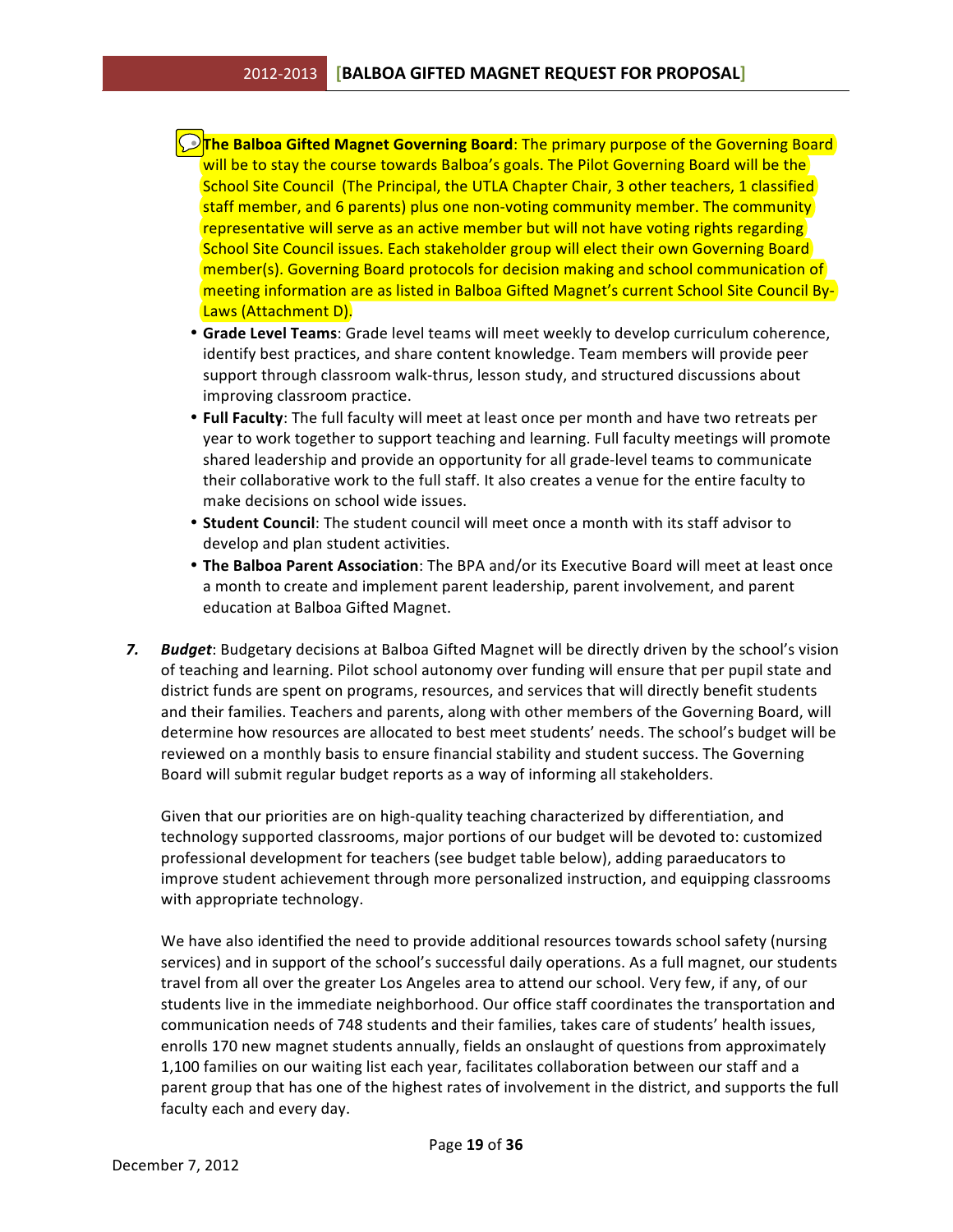## 2012-2013 **[BALBOA GIFTED MAGNET REQUEST FOR PROPOSAL]**

Based on its outstanding attendance rate of over 97%, Balboa Magnet is able to fully sustain itself on the pure per pupil model of funding. Reports provided by Fiscal Services show that the school generates approximately \$3.5 million based on its annual in-seat attendance while the costs associated with Balboa Gifted Magnet annually are only a little over \$3 million. We expect to have decision-making autonomy over approximately \$450,000 for the 2013-2014 school year.

#### Balboa Gifted Magnet Proposed Budget Items

| <b>Professional Development</b>                                 | S81K         |  |  |  |  |  |
|-----------------------------------------------------------------|--------------|--|--|--|--|--|
| City/County Gifted Conference                                   |              |  |  |  |  |  |
| CA Association for the Gifted Conference<br>٠                   |              |  |  |  |  |  |
| Training in Icons of Depth and Complexity (USC)<br>$\bullet$    |              |  |  |  |  |  |
| Training in Advanced Models of Teaching (USC)<br>$\bullet$      |              |  |  |  |  |  |
| Training in Technology Components (Solutionz, Inc)<br>$\bullet$ |              |  |  |  |  |  |
| Training in Technology Applications<br>$\bullet$                |              |  |  |  |  |  |
| Peer Review Support: Teacher Observations, Lesson Study         |              |  |  |  |  |  |
| (1) Office Technician Position                                  | \$52K        |  |  |  |  |  |
| (5) Additional Days of Office Staff to open school              | \$6K         |  |  |  |  |  |
| (1) Day of Nursing (Increase of 1)                              |              |  |  |  |  |  |
| (2) Library Aids                                                |              |  |  |  |  |  |
| (14) Teaching Assistants (Increase of 5)                        |              |  |  |  |  |  |
| (4) Field Trips per class                                       | \$25K        |  |  |  |  |  |
| (\$30K/room X 5 rooms)<br>Year 1 Facilities Technology Upgrade  | \$150K       |  |  |  |  |  |
|                                                                 | <b>S450K</b> |  |  |  |  |  |

#### Balboa Parent Association Proposed Budget Items

|                                                | \$138K       |
|------------------------------------------------|--------------|
| (1) P/T Vocal Music Instructor (2.5 days/week) | <b>\$28K</b> |
| (1) F/T Science Lab Instructor                 | <b>S35K</b>  |
| $(1)$ F/T PE Coach                             | <b>\$35K</b> |
| (1) F/T Computer Lab Instructor                | <b>\$40K</b> |

**8. Family and Community Engagement**: Family and community engagement will continue to be an essential component of Balboa Gifted Magnet. Parent involvement is essential and the key to the success of the school, with opportunities for both the parents who stay at home and those who work full-time. These opportunities include events such as Back-To-School Night, Open House, Parent/Teacher Surveys, Parent/Teacher Conferences, parent participation in the classrooms, Garden Days, Mardi Gras Math Night, Festival of the Arts, e-backpack, monthly newsletter, teacher websites, Parent Education and weekly flyers. Balboa Magnet also announces opportunities using email blasts and automated phone calls (ConnectEd). Teachers communicate via weekly collaborative meetings, e-mails, professional development meetings, and regular faculty meetings. Without the parents' involvement and support, Balboa Magnet would not be able to achieve the excellence that is its legacy.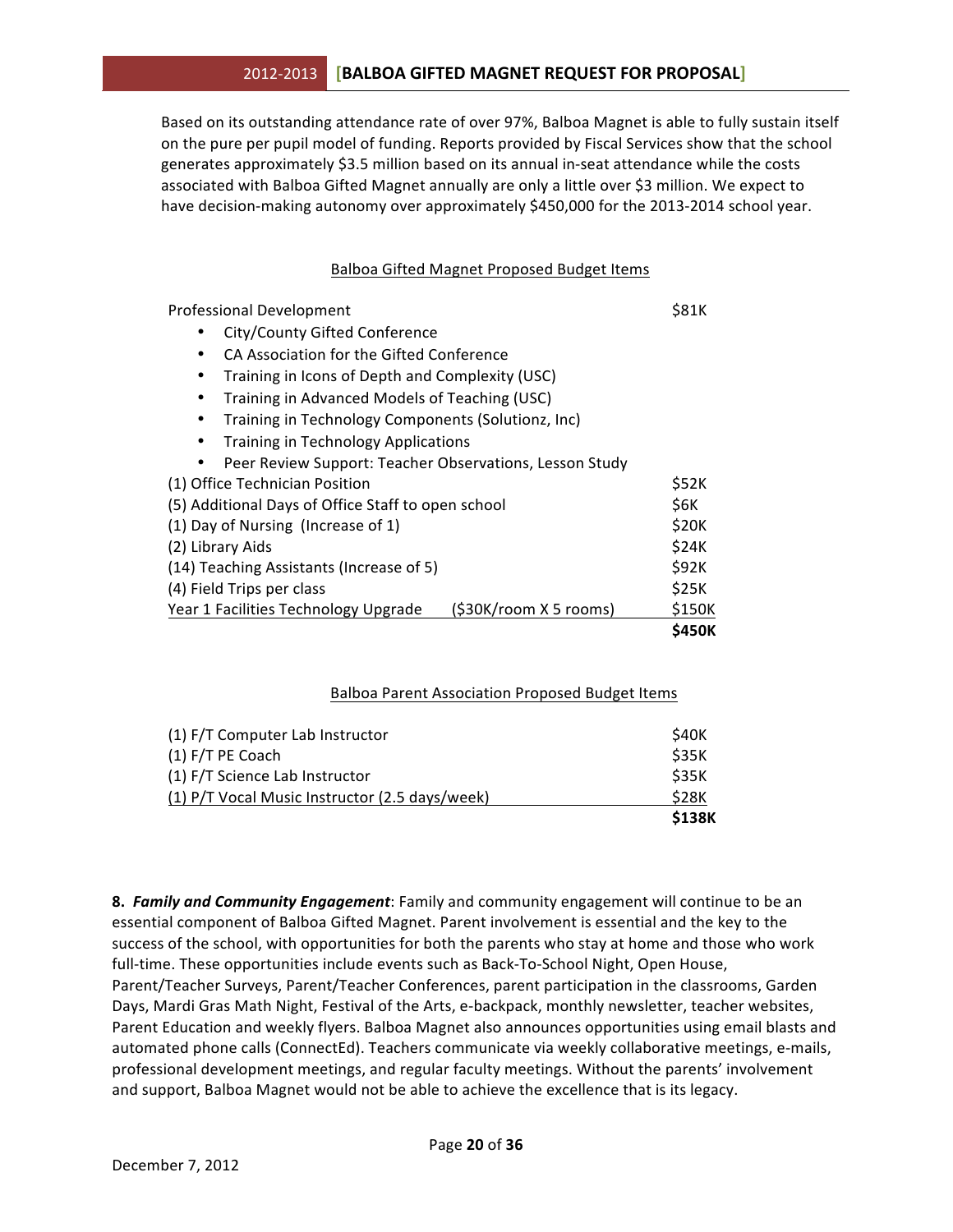Less than two miles away, Balboa has partnered with Medtronic Diabetes, Inc, a \$2 billion global leader in biomedical research and engineering, to engage our students in real-world learning and guide them into a variety of career paths. Medtronic employees will continue to volunteer on a regular basis, as well as host field trips to their cutting-edge facility, provide mentorships, and be an active part of our school community.



# We have begun a small outreach program and we have a vision to significantly expand it along many dimensions

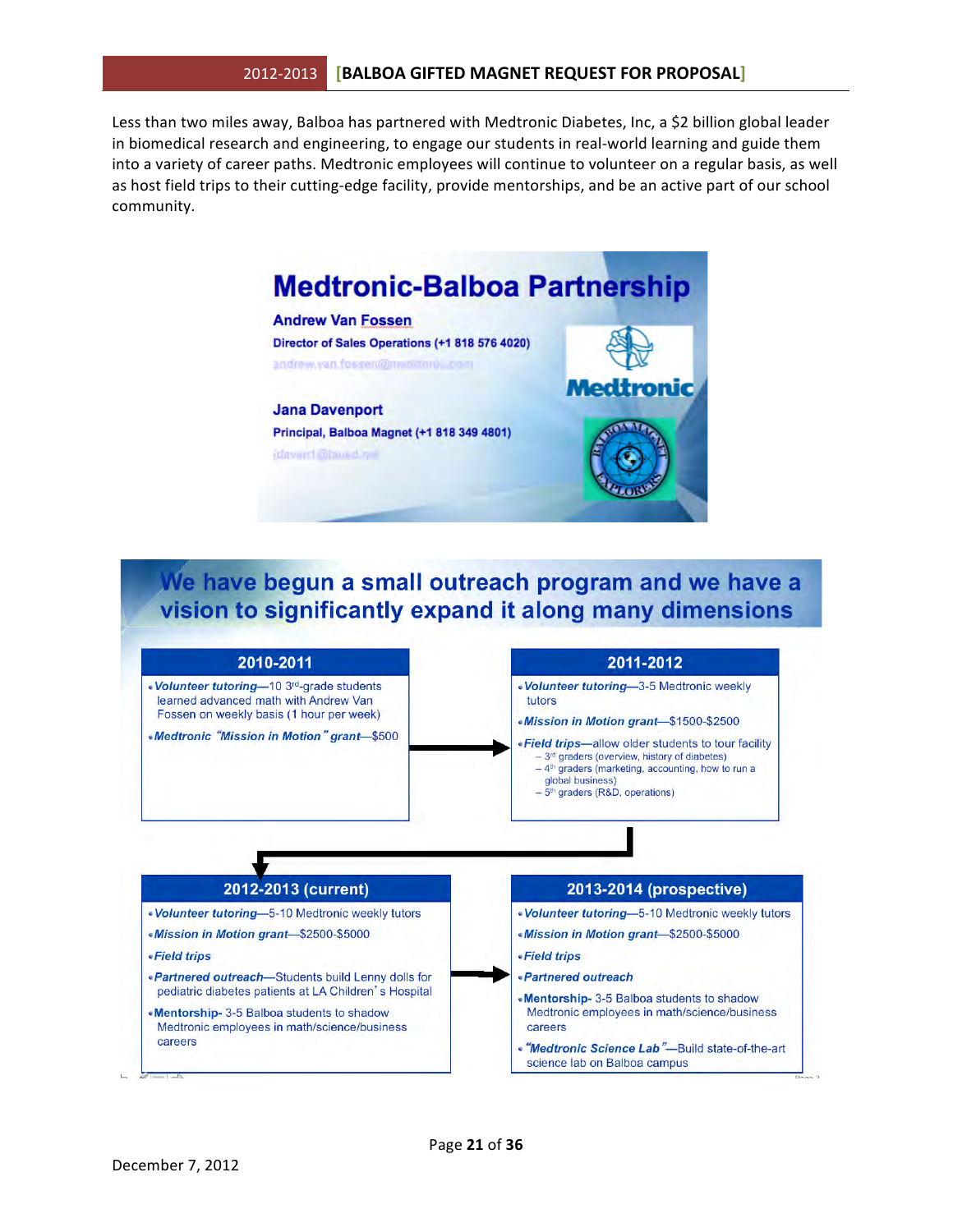

## **F. SCHOOL PLANNING TEAM**

#### **1. School Planning Team Members**

#### **Mrs. Jana Davenport**, Principal

Mrs. Davenport has been instrumental in leading positive change at Balboa Magnet in both gifted education and the implementation of technology. Her experience and energy serves as a foundation for the school's vision and a guiding force for the proposal team. Having been in the classroom for 18 years specializing in gifted education, she brings a teacher's perspective to work that needs to be done. She worked with the Javits Project at the University of Southern California Rossier's School of Education for three years. She chaired the technology team that secured laptops, projectors, document cameras, and tablets for Balboa Gifted Magnet and continues to pursue innovative applications for technology in the classroom.

- **Mrs. Kelly McCann-Miller**, Parent, *Project Manager* Build-Los Angeles Community College *District*
	- o School Site Council Chairperson
	- Balboa Parent Association Executive Board Member

Mrs. McCann-Miller has served Balboa Magnet in numerous ways in her years as a parent. Now, she is bringing her positive attitude and critical eye to the vision of the pilot proposal. Her work in the private sector as a project manager procuring critical resources and supplies for our city's community colleges has added knowledge and insight to the process of upgrading our classrooms with  $21<sup>st</sup>$  century technology.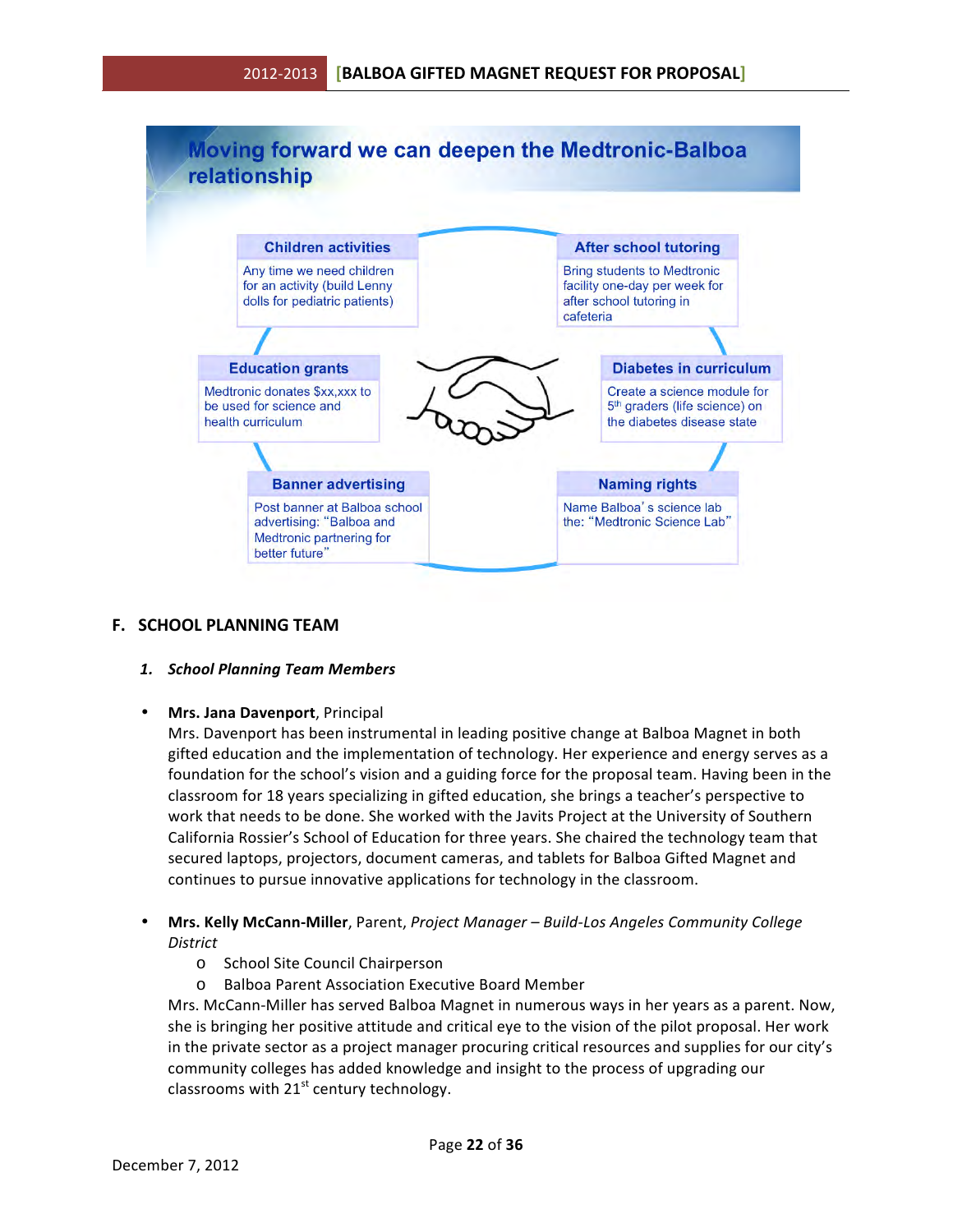#### **Ms. Christine Chun**, Magnet Coordinator

Ms. Christine Chun has been an educator for 14 years, all focused on gifted education. She holds a BA in Liberal Studies, a MA in Education and Leadership, and a Preliminary Administrative Credential. In her current role as Magnet Coordinator, EL Coordinator, and GATE Coordinator, she has played a key role in providing teachers support for English Learners, administrating the screening process for gifted identification, finding resources to meet the needs of the gifted learners, and readily being available to the parent community to ensure student success. As a future administrator, Ms. Chun is open and willing to learn new responsibilities and assist at every level to ensure high levels of student achievement.

## **Mr. Jake Brescher**, Classroom Teacher, Grade 5

o UTLA!Representative

Mr. Brescher has been in education for 10 years and sets the bar for bringing positive energy into the classroom. Being part of the USC Javits Project, Mr. Brescher brings expertise in gifted education to the school's vision for providing challenge, opportunity, and innovation for students to perform above and beyond. Mr. Brescher has also successfully continued the positive relationship between teachers and administration as the UTLA representative at Balboa for the past 4 years.

## • Mrs. Juli Petrilli, Classroom Teacher, Grade 1

Mrs. Petrilli has been in education for 16 years. She holds two MA degrees in Elementary Education and Education Administration, a Preliminary Administrative Credential, and is a National Board Certified Teacher. Her passion and expertise in gifted education has been a resource for fellow colleagues and parents. She has presented at the Gifted Symposiums, provided training in Write From the Beginning, assisted in technology support, and provided ongoing professional development in the Depth and Complexity icons. As one of Dr. Kaplan's exemplary teachers, Mrs. Petrilli has kept Balboa at the cutting edge in differentiating instruction for gifted learners.

## **Ms. Briana Blincoe**, Classroom Teacher, Grade 1

Ms. Blincoe has been an educator for 9 years. She holds a Bachelor of Arts degree in Psychology from UCLA and a Teaching Credential from California State University, Northridge. Ms. Blincoe's extensive knowledge of gifted and talented students has evolved through years of teaching SAS classes and now specializing in gifted education. Her experience on the Academic Achievement Leadership Team, which aims at improving student achievement with the use of data, has allowed her to contribute strategies that merge the strengths of truly gifted minds with the realities of tedious assessments.

## **Mr. Andrew Van Fossen**, Community Member, Director of Sales Operations – Medtronic *Diabetes,\*Inc.*

- $\circ$  Balboa Medtronic Liaison
- o Balboa!Volunteer

Mr. Van Fossen has brought Medtronic Diabetes to Balboa's doorstep. It was his energy and enthusiasm for community involvement that opened the door to this successful partnership. As an active volunteer at Balboa, he has personally donated countless hours of his time to inspire students at Balboa in the areas of math and science. His vision, combined with Mrs. Davenport's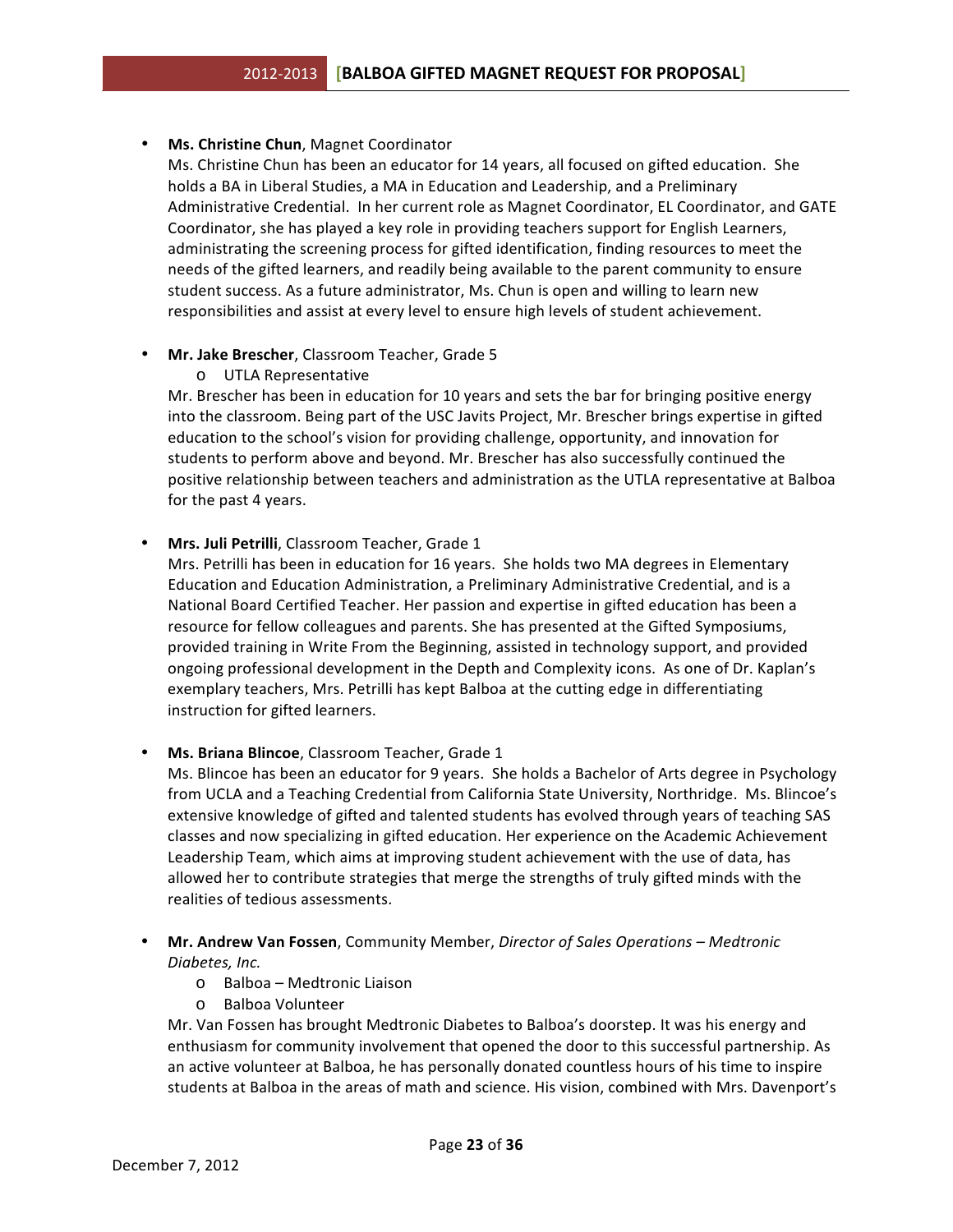leadership, has brought our two successful organizations together and provides the foundation for future growth in the relationship.

- Mrs. Debra Conklin, School Administrative Assistant Mrs. Conklin has brought her outstanding organizational skills and knowledge of budget to our implementation team. Going forward, she will be critical in our successfully implementing steps toward our vision. She is a trusted member of this staff and fully trained to do the work ahead.
- **2. Parent and Community Engagement in the Development of the Plan: The philosophies behind** our vision for Balboa Gifted Magnet are a result of years of dialogue between the parent group, teachers, administration, and community members. As a school, Balboa Gifted Magnet has felt the struggle between the constraints of district-mandated curriculum and timelines for assessments, and motivating and inspiring young gifted minds. It became increasingly apparent as the years went by that we, as educators and parents, were battling against the side effects of No Child Left Behind: mediocrity and boredom. Parents and teachers alike expressed concern that our creative, innovative teachers were limited by the scripted curriculum that was needed for lower performing schools to reach benchmarks of achievement. Feedback and input from the parents and community was critical to the development of the proposal and the team that developed this plan was representative of all stakeholder groups. The executive board of the Balboa Parent Association was directly involved during all phases of the budget development proposal as we strived together to fund initiatives that directly lead to more effective home/school communications and higher levels of student achievement.

**G. IMPLEMENTATION:** If this proposal is approved, Mrs. Davenport will begin working with Dr. Sandra Kaplan of the University of Southern California in order to increase the meaningful implementation of the Icons of Depth and Complexity school wide. Additional training sessions with Dr. Kaplan will be scheduled and we will begin a long-term plan to integrate the classrooms at Balboa Gifted Magnet as part of the teacher training and research development of USC's Rossier School of Education. Also, Mrs. Davenport and members of the implementation team will begin immediately to work with Solutionz, Inc. and a team of teachers and parents to design a technology–supported classroom that best suits our needs. We are currently working with Victor Gonzalez, an account executive with Solutionz, Inc. to prepare a proposal for needed technology in the classroom. Members of the Governing Board for the coming year will be elected early this spring and, as soon as possible, Balboa Gifted Magnet will engage in the budget development process. We will continue to communicate to parents the importance of in-seat attendance as it relates to our success as a Pilot school. Balboa Gifted Magnet will also meet with its corporate partner, Medtronic Diabetes, in order to plan the next steps in benefiting both our communities.

## **H.&& REQUIRED&ATTACHMENTS**

- 1. Attachment  $A$  Letter of Intent
- 2. Attachment B Elect-to-Work Agreement
- 3. Attachment C Documentation of Staff Vote
- 4. Attachment D SSC By-Laws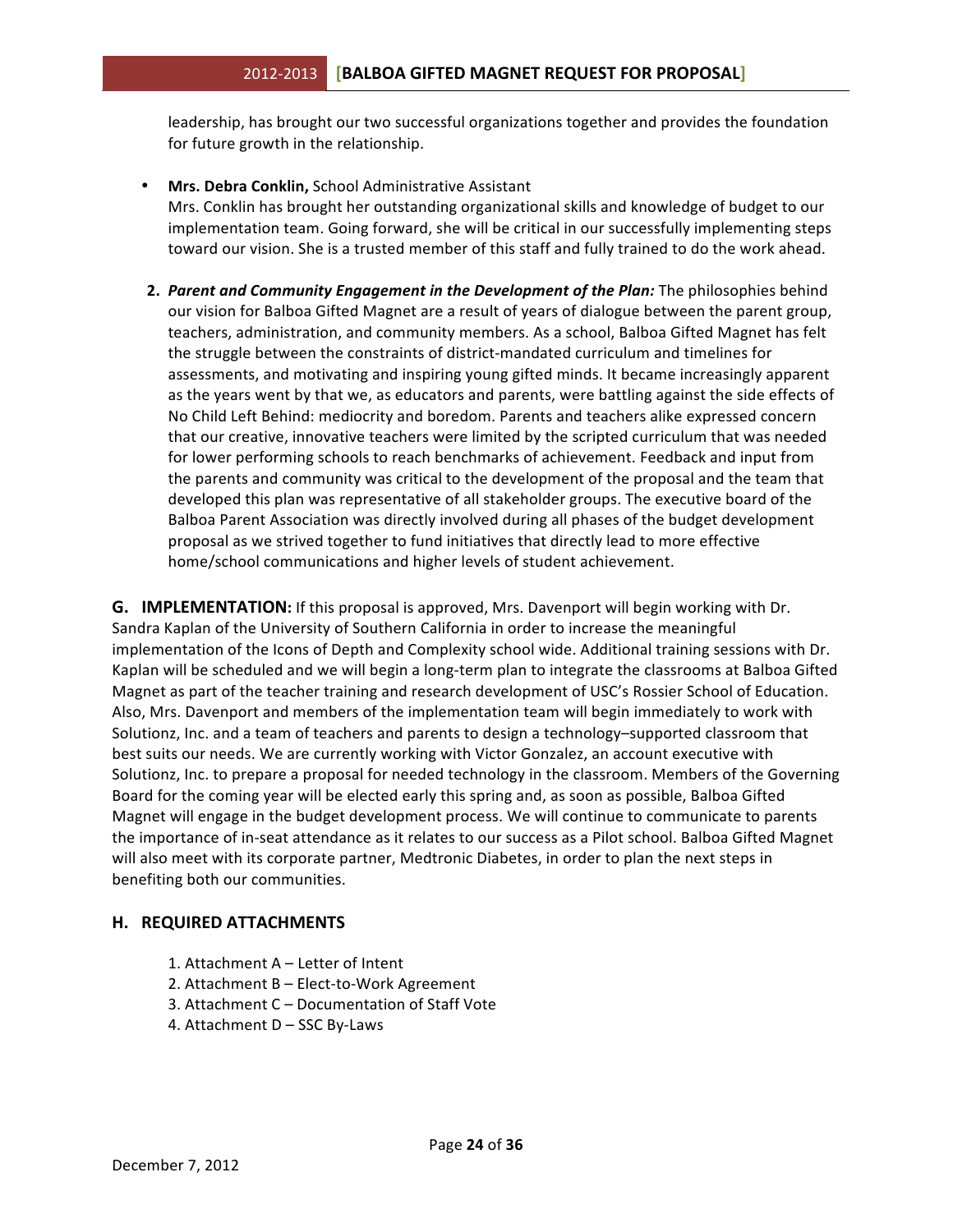#### **ATTACHMENT A**

If you are interested in applying to become a Pilot School, please submit this Letter of Intent Form by Friday, September 14, 2012 via e-mail to LA-PilotSchools@lausd.net. Schools or Design Teams can still submit full proposals on Wednesday, December 12, 2012 even if a Letter of Intent (LOI) was not submitted. The LOI form provides us with contact information so we can communicate information sessions and workshop schedules.

#### This sheet must be submitted with your full proposal.

| <b>School Site Name:</b>                                                       | <b>Balboa Gifted/High Ability Magnet</b> |
|--------------------------------------------------------------------------------|------------------------------------------|
| <b>Proposed School Name (if</b><br>planning to change current<br>school name): | <b>Balboa Gifted Magnet</b>              |
| <b>Conversion or New Pilot</b><br>School:                                      | Conversion                               |
| <b>School Address:</b>                                                         | 17020 Labrador Street                    |
|                                                                                | Northridge, CA 91325                     |
| <b>Primary Contact Name:</b>                                                   | Jana Davenport                           |
| <b>Primary Contact Phone No:</b>                                               | 818-349-4801                             |
| <b>Primary Contact E-mail Add:</b>                                             | jdaven1@lausd.net                        |
| <b>Proposed Grade Level</b><br>Configuration for 2013 -<br>2014:               | Grades 1-5                               |
| <b>Proposed Thematic Units or</b><br><b>Areas of Focus (if</b><br>applicable): | <b>Gifted/High Ability</b>               |

## LETTER OF INTENT / INFORMATION SHEET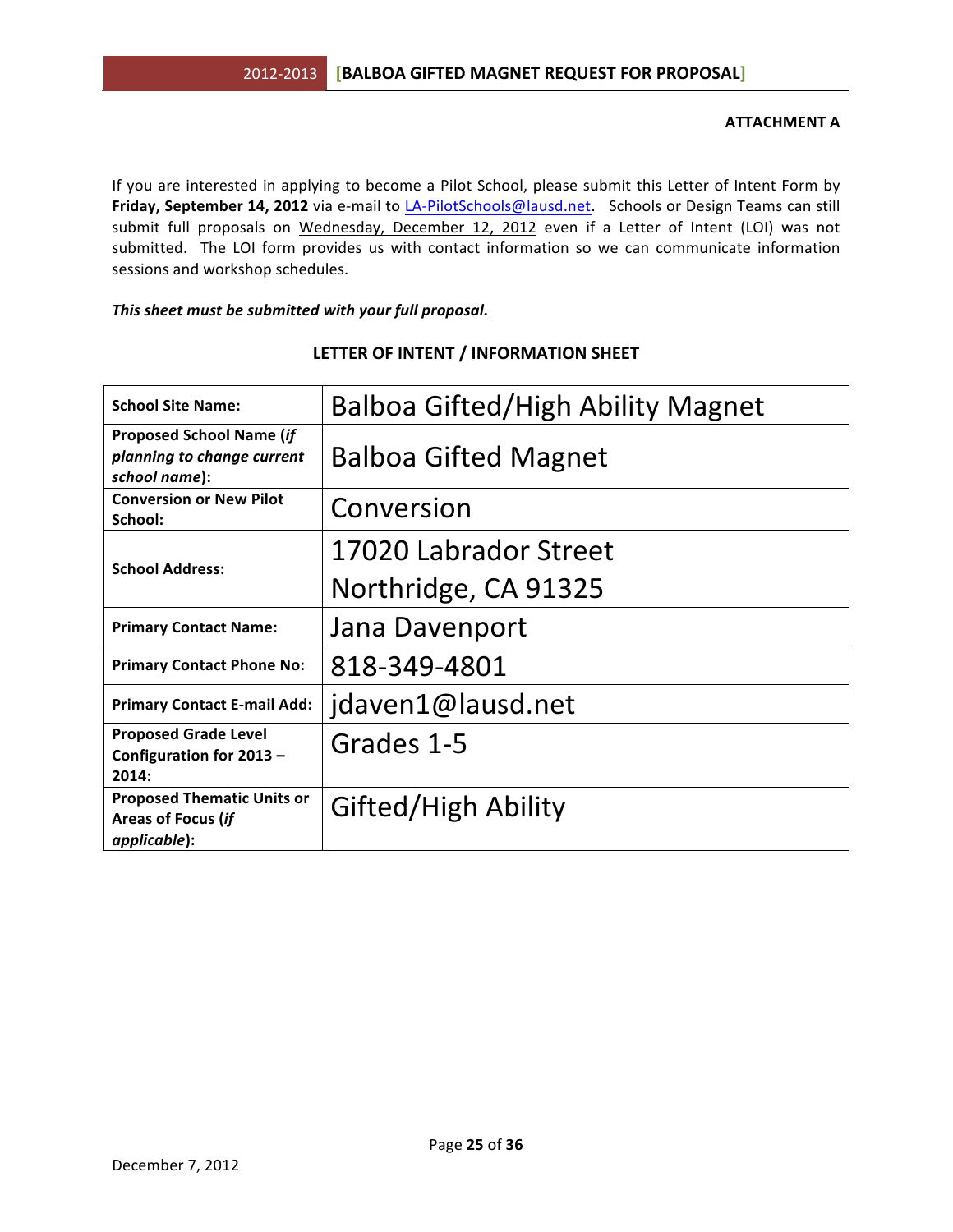#### **ATTACHMENT B**

#### **ELECT-TO-WORK AGREEMENT**

#### **SCHOOL&NAME:**!!**Balboa&Gifted&Magnet**

SCHOOL YEAR THIS DOCUMENT IS IN EFFECT:

#### **1) Introduction**

I,!\_\_\_\_\_\_\_\_\_\_\_\_\_\_\_\_\_\_\_\_\_\_\_\_\_\_\_\_\_\_\_\_\_\_\_\_\_\_\_\_\_\_\_\_\_\_\_\_\_!am!voluntarily!electing!to!work!at! Balboa Gifted Magnet. I am signing this Elect-to-Work Agreement to indicate that I understand and agree to the following terms and conditions of my employment.

Balboa Gifted Magnet is under the Pilot Schools program described in the negotiated Agreement between the Los Angeles Unified School District and United Teachers Los Angeles (Memorandum of Understanding between LAUSD and UTLA). You shall continue to receive, at a minimum, the salary and all health and welfare benefits set forth in the Agreement. However, you may receive a non-uniform salary pursuant to Government Code 3543.2(e).

Other terms and conditions of my employment will be determined by Balboa Gifted Magnet and its Governing Board, rather than by the Agreement. While not attempting to be exhaustive, this Electto-Work-Agreement states the more important terms and conditions.

#### 2) Salary, benefits, seniority and membership in United Teachers Los Angeles (UTLA)

I shall continue to be a member of the United Teachers of Los Angeles. If am hired as a teacher, I will receive the salary and benefits established in the UTLA Contract, Article XIV.

I shall continue to be subject to the rights, protections, obligations and duties applicable to certificated employees under the California Education Code, including, but not limited to, the membership in the State Teachers Retirement System. I shall continue to accrue seniority as provided in the California Education Code.

I shall continue to attain and maintain "status and classification" as set forth in the California Education Code (e.g., temporary, probationary, permanent, substitute, intern, etc.).

#### **3)** Terms of employment

For the 2013-1014 school year, the school day for the students will begin at 8:15am and end at 2:38pm on Mondays, Wednesdays, Thursdays, and Fridays. The school day for students on Tuesdays will begin at 8:15am and end at 1:38pm. The school day for teachers will be 7:55am to 2:45pm on Mondays, Wednesdays, Thursdays, and Fridays. The school day for teachers on Tuesdays will be 7:55am until 3:30pm with 1:38pm to 3:30pm reserved for professional development.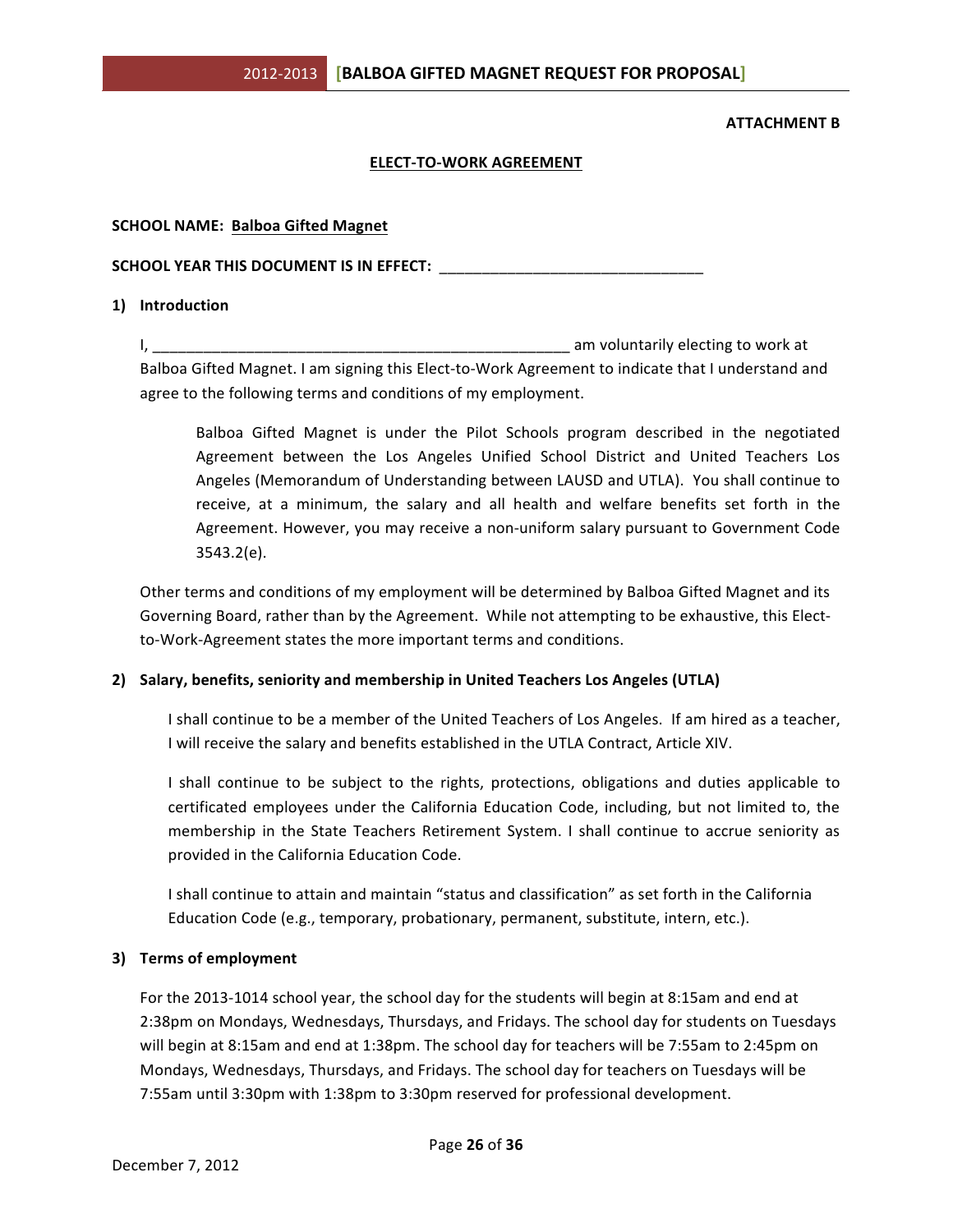The school year for students will consist of 180 instructional days. Teachers will work 185 days according to the following schedule:

- The first and last days of school for students will be the same as at other traditional schools in the LAUSD
- All teachers will work 2 professional development days in the summer prior to the first day of school, dates to be determined in the spring based on teachers' schedules
- All teachers will work 2 professional development days on Saturdays, one during each semester, dates to be determined based on teachers' schedules
- All teachers will report to work on pupil free days designated by the traditional calendar
- As part of Balboa Gifted Magnet's collaborative, professional community, all teachers will be expected to participate in no less than 2 parent-sponsored events outside the school day
- In addition, supplemental hours and tasks necessary to complete the mission of the Balboa Gifted Magnet may be required. Teachers will receive compensation for additional hours worked above and beyond those required by the UTLA Collective Bargaining Agreement.

#### **4) Responsibilities**

Specific job responsibilities are as outlined in the teacher's job description as outlined in the UTLA contract, including other duties assigned by the Administrator.

#### **5)** Performance Evaluation

I shall continue to be subject to the following provisions of the Agreement: Evaluation (Article X), Peer Evaluation (Article XXVII, Section 3.2(e)) and Discipline (Article X), and Peer Assistance and Review (Article X-A

Balboa Gifted Magnet has a peer review process to support teachers. This process is based on peer observations, instructional coaching, and curriculum review by the principal, magnet coordinator, and members of the grade level team. It is intended to respect the professionalism of teachers, support their growth, and encourage honest and open dialogue throughout the teaching staff.

#### **6)** Dispute Resolution

The following Articles of the Agreement shall continue to apply to me and shall be subject to the Grievance provisions of the Agreement.

- Leaves (Article XII)
- Reduction in Force (Article XIII)
- Evaluation (Article X), Peer Evaluation (Article XXVII, Section 3.2(e)) and Discipline (Article X)
- Peer Assistance and Review (Article X-A)
- Dues Deduction (Article IV-A)
- Safety (Article XXXVIII)
- Holidays (Article XVII) (9 legal holidays, 8 winter recess holidays and 5 spring recess holidays)
- Election of Chapter Chair (Article IV, Section 8.0(a) through (c)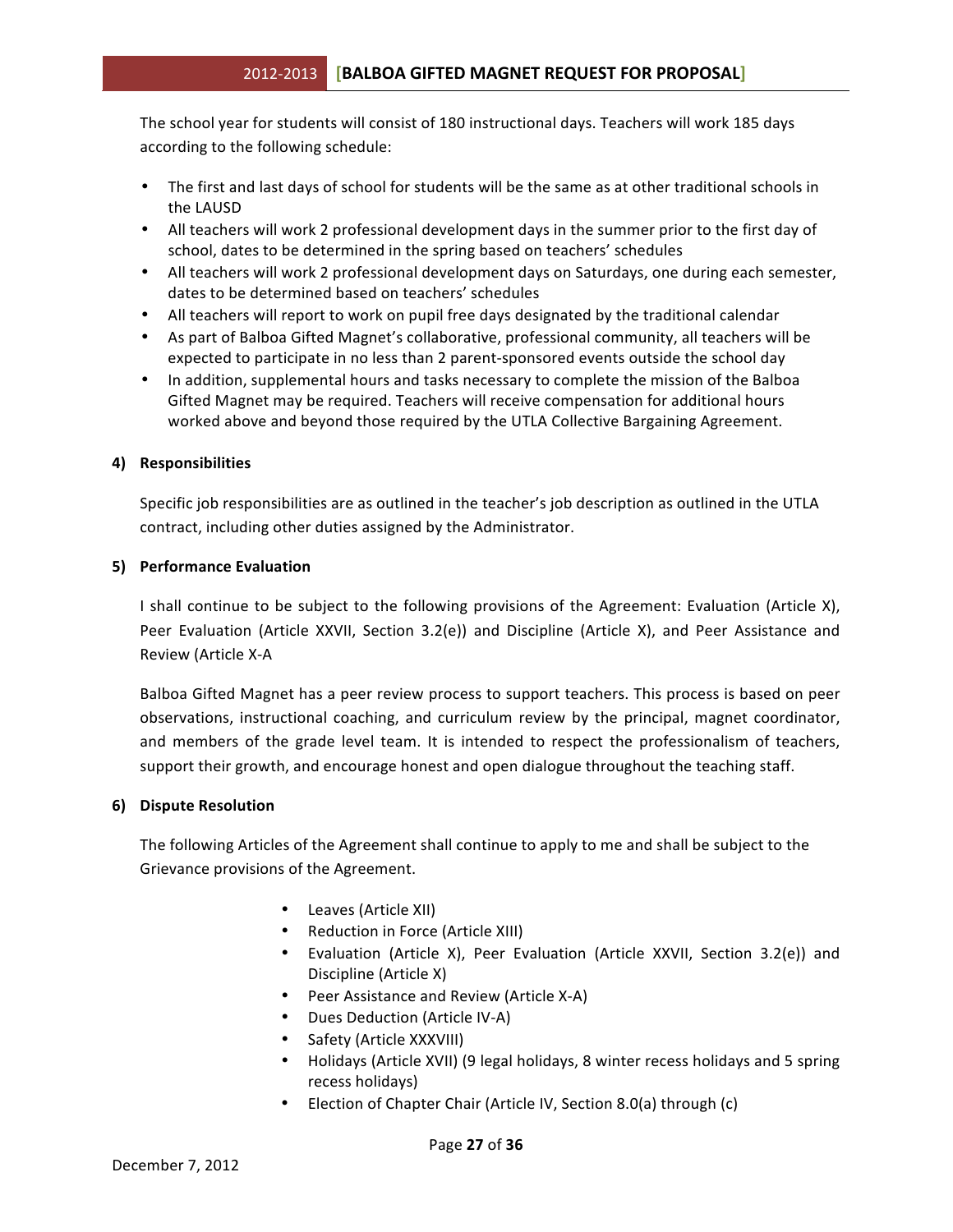The following Internal Appeals Process (IAP) shall be used at Balboa Magnet only in regards to the matters stated above. A "complaint" for purposes of this IAP is defined as set forth above. A "day", for purposes of the timelines of this IAP is defined as any day of the calendar year except Saturdays, Sundays, legal or school holidays, or District-unassigned days (e.g., Day after Thanksgiving). The time limits of this IAP are intentionally expedited to achieve early resolution, and are expected to be adhered to by all parties. Time limits may be extended or waived, but only by mutual written agreement.

The Steps of this IAP are as follows:

- 1. Informal Meeting Between the Grievant and School Leader: Within five (5) days after the aggrieved employee became aware (or should have become aware) of the occurrence of the event(s) upon which the grievance complaint is based, the aggrieved employee must request an informal meeting with the school leader (and the department chair if the matter involves the department chair), to discuss the matter and attempt in good faith to resolve it. That meeting shall be conducted within five (5) days of the request.
- 2. Second Meeting, With Chapter Chair Included: If the dispute has not been resolved with five (5) days of the above-described Informal Meeting, the employee shall have up to an additional five (5) days in which to request a second meeting, this one to include the persons from the Informal Meeting, and also the chapter chair for the site, and may also include a designee of the school leader. The purpose of this meeting is for the school leader and the Chapter chair to attempt in good faith to resolve the dispute. This meeting shall be conducted with five (5) days of the request. If the matter is not resolved with five (5) days of the Second Meeting, then this step is deemed completed. Provided, however that if the chapter chair may be personally affected by the outcome, and there is no designated cochair, the matter shall automatically proceed to the next step.
- 3. Third Meeting: Governing School Council: If the dispute has not been resolved within five (5) days of the above-described Second Meeting, the employee shall have up to an additional five (5) days in which to request a meeting with the Governing School Council. This meeting shall be conducted within five (5) days of the request. If the dispute has not been resolved within five (5) days of this meeting, the employee may submit the claim to the Alternate Claim Panel set forth below.
- 4. Submission to Alternate Claim Panel: If the aggrieved employee and the chapter chair wish to pursue the matter further, the chapter chair shall have five (5) days to submit the claim to the school leader, with copies to the Office of Staff Relations and to UTLA's Director of Organizational Services. This filing shall cause the dispute to be referred to a two-member Joint Panel (see Section 5 below) for final resolution. The assigned members of the Joint Panel shall convene the parties to learn the facts and hear the parties' contentions, and then shall use all of their best mutual efforts to reach agreement upon the appropriate final decision. It is anticipated that they will be able to do so. However, in the event that they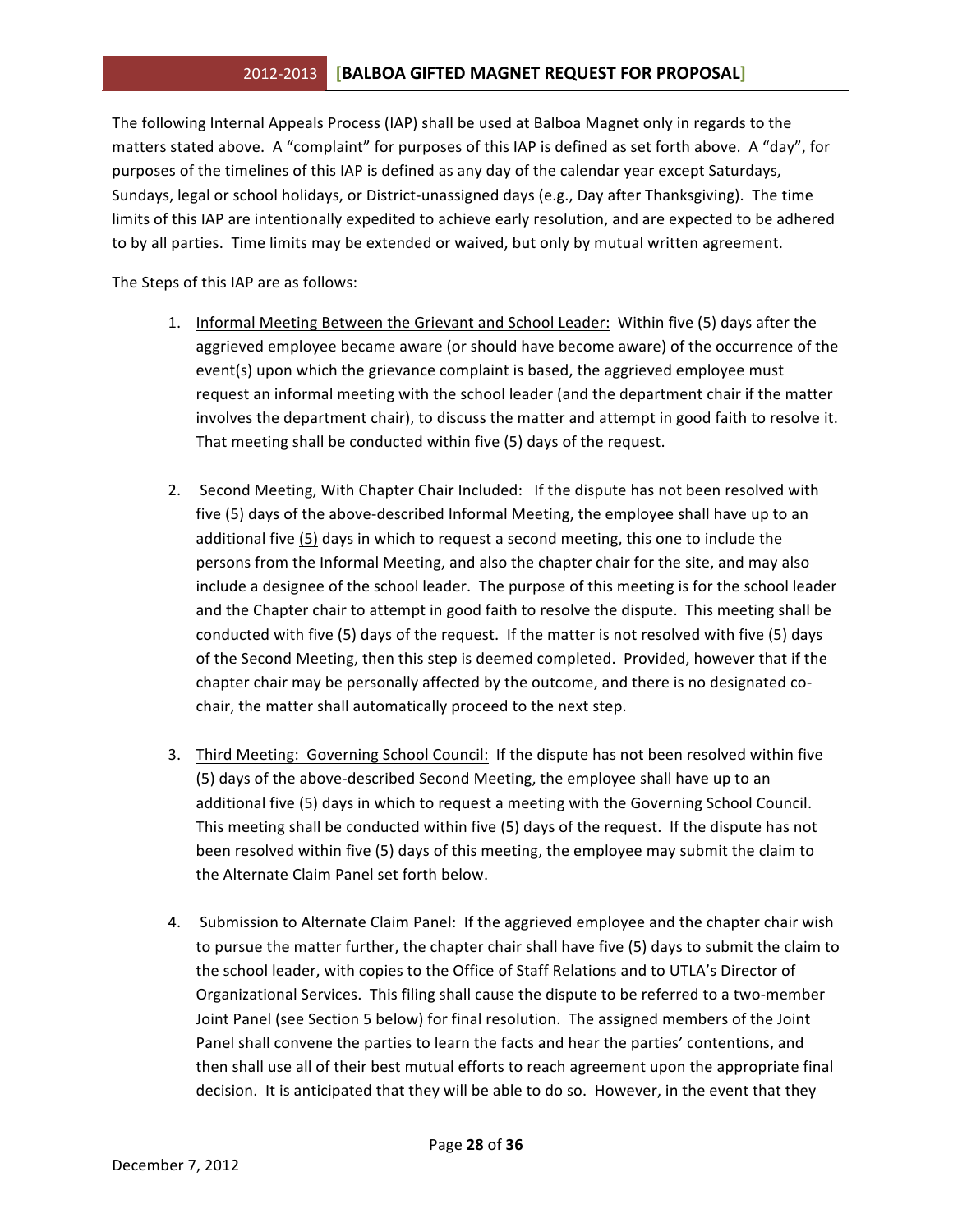## 2012-2013 **| BALBOA GIFTED MAGNET REQUEST FOR PROPOSAL**

are deadlocked, Staff Relations and UTLA shall designate one of the Panel Members as the designated decision maker (and the other as advisory), based upon the principle of alternating between the District designee and the UTLA designee for succeeding deadlocked panels on a District-wide basis. (The members of the particular Joint Panel shall not be advised as to which would be so designated until such time as it becomes necessary to make the designation.) Joint Panel decisions are final and binding, but shall be applicable solely to the specific dispute, and shall be non-precedent setting.

5. Joint Panels: The District and UTLA shall each designate an equal number of retired District employees to serve as a pool of Joint Panel members. Such appointments shall be made each March for the ensuing school year. The total number of such appointees shall be determined by the District and UTLA each year based on anticipated needs, but shall not be fewer than eight (four each). The District and UTLA shall each make all reasonable good faith efforts to select their designees on the basis of perceived school experience, reputation for fairness and judicious character. Such appointees shall then be divided into two-member teams to serve together on an ongoing basis as a Joint Panel.

All other matters shall not be subject to the contractual Grievance provisions and, instead, are subject to review, etc. exclusively through the Internal Appeals Process

#### **7) Transfers (voluntary and involuntary)**

You may transfer from Balboa Gifted Magnet at the end of each school year. Similarly, Balboa Gifted Magnet may unilaterally transfer you at the end of each school year. You will be transferred to a vacancy for which you are qualified at a school within the geographic area in which Balboa Gifted Magnet is located, or if no such vacancy exists, transferred to another geographic area.

#### **8) Dismissal**

I will be subject to dismissal from the Los Angeles Unified School District in the same manner as other UTLA-member employees of my status who are not working at a Pilot School.

\_\_\_\_\_\_\_\_\_\_\_\_\_\_\_\_\_\_\_\_\_\_\_\_\_\_\_\_\_\_\_ \_\_\_\_\_\_\_\_\_\_\_\_\_\_\_\_\_\_\_\_\_\_\_

\_\_\_\_\_\_\_\_\_\_\_\_\_\_\_\_\_\_\_\_\_\_\_\_\_\_\_\_\_\_\_ \_\_\_\_\_\_\_\_\_\_\_\_\_\_\_\_\_\_\_\_\_\_\_

#### **9) Signatures**

By signing this document, I acknowledge that I have read all the provisions of this Elect-to-Work Agreement and that I agree to all its terms.

Employee Name / Employee # Date

Principal Date **Date**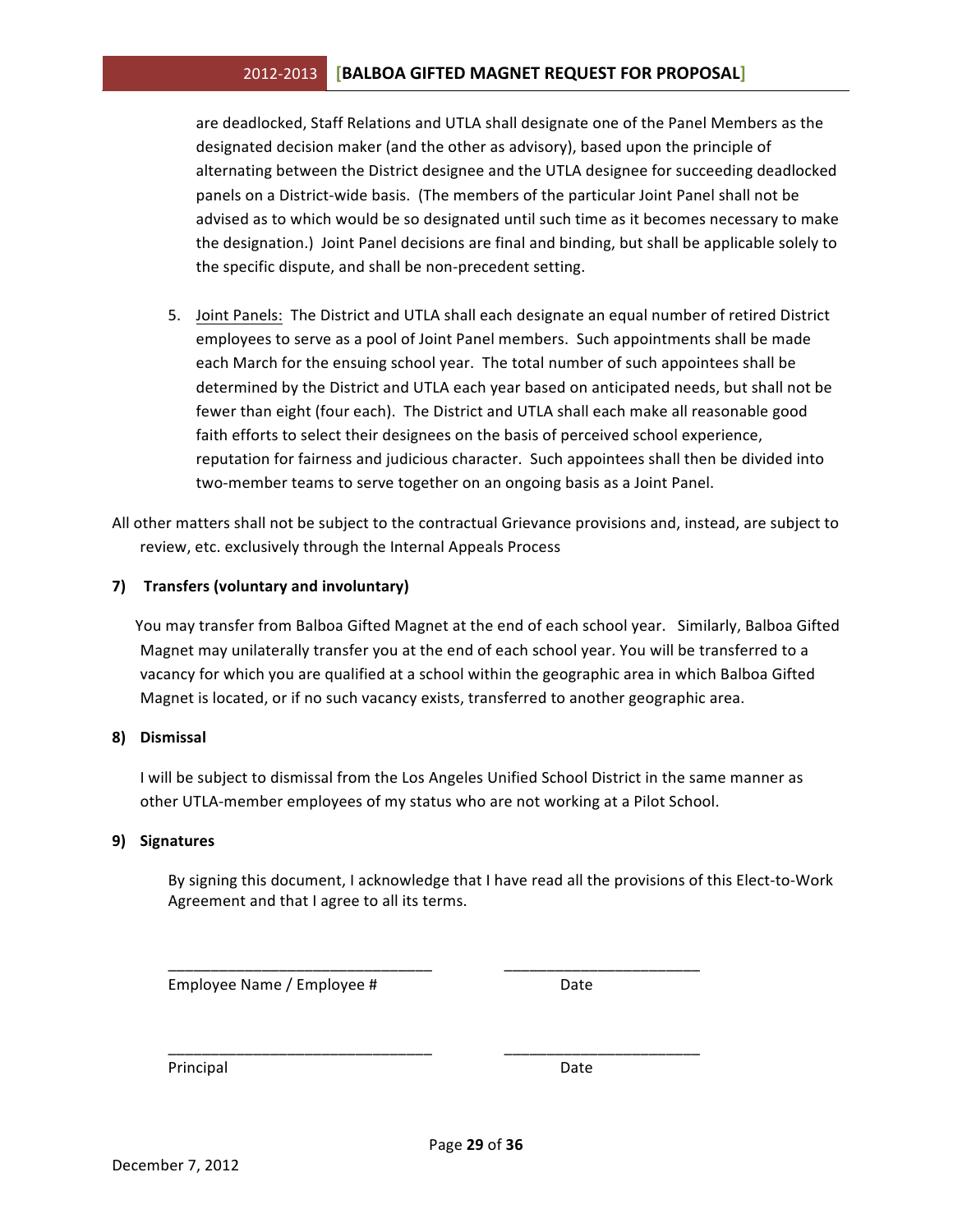|                                                                                                                                                                                                                                                                                                                                      | 89797<br>eage darders 630232<br>50030<br>caura+antu+754799<br>297125<br>560563<br>atty Mcturated 228894<br>MAtthell 19937<br>Mulride Gordon 733717<br>aren mussaure 264419<br>Come 251912<br>10000<br>AlANA DIANCLE 586154<br>Wellessen 673718<br>$X_{\text{ATD}}$<br>omed-vi.<br>13160<br>$\alpha$                                                                                                                                                                                                                                                                                                                                                                                                                                                                                                                                                          |
|--------------------------------------------------------------------------------------------------------------------------------------------------------------------------------------------------------------------------------------------------------------------------------------------------------------------------------------|--------------------------------------------------------------------------------------------------------------------------------------------------------------------------------------------------------------------------------------------------------------------------------------------------------------------------------------------------------------------------------------------------------------------------------------------------------------------------------------------------------------------------------------------------------------------------------------------------------------------------------------------------------------------------------------------------------------------------------------------------------------------------------------------------------------------------------------------------------------|
| We, the undersigned, credentialed teachers currently assigned to Balboa Gifted Magnet, agree to the contents<br>of the attached pilot school proposal dated December 7, 2012 and will work towards its implementation. Our<br>signatures indicate our full intention to teach at this proposed Pilot school.<br>BALBOA GIFTED MAGNET | 22. Betty Matsushita<br>16. Melinda Gordon<br>29. Florence Woods<br>$b$ $e$ $t$ $t$ $\bar{t}$ $71/2$ $9$ $\bar{t}$ $\bar{t}$ $\bar{t}$ $\bar{t}$ $\bar{t}$ $\bar{t}$ $\bar{t}$ $\bar{t}$ $\bar{t}$ $\bar{t}$ $\bar{t}$ $\bar{t}$ $\bar{t}$ $\bar{t}$ $\bar{t}$ $\bar{t}$ $\bar{t}$ $\bar{t}$ $\bar{t}$ $\bar{t}$ $\bar{t}$ $\bar{t}$ $\bar{t}$ $\$<br>28. Genise Williams<br>23. Karen Mussack<br>25. Meryl Sanders<br>26. Susan Taguchi<br>$2$ Uthman $6556$ 21. Raquel Lomell<br>17. Laura Hanley<br>27. Paul Wilkins<br>20. Jennifer Lee<br>24. Juli Petrilli<br>19. Julie Klein<br>28844282<br>018865<br>$500 \text{ cm}$<br>rocksnuctor 781953<br>693973<br>39234<br>3225<br>905008<br>$\mu_{\mathbf{A}}$ (arg) 611330<br>P <sub>0</sub><br>780973<br>#623572<br>$-022968$<br>mone<br>fallored<br>Annuise<br>1 Ven<br>- Elu<br>rery<br>the 1<br>$\zeta$ |
|                                                                                                                                                                                                                                                                                                                                      | <b>Rosemary Bierman</b><br>Angela Bronson<br>Jana Davenport<br>Iliana Bañuelos<br>Christine Chun<br>14. Sheryl Donson<br><b>Briana Blincoe</b><br>13. Maria Conway<br>10. Sara Brownell<br>12. Susan Convirs<br>15. Marlean Felix<br>Jake Brescher<br>11. Myrna Cañas<br>Rori Albert<br>Dana Bass<br>g,<br>6.<br>$\overline{\mathbf{r}}$<br>u,<br>r.<br>œ<br>H<br>$\vec{3}$<br>4                                                                                                                                                                                                                                                                                                                                                                                                                                                                             |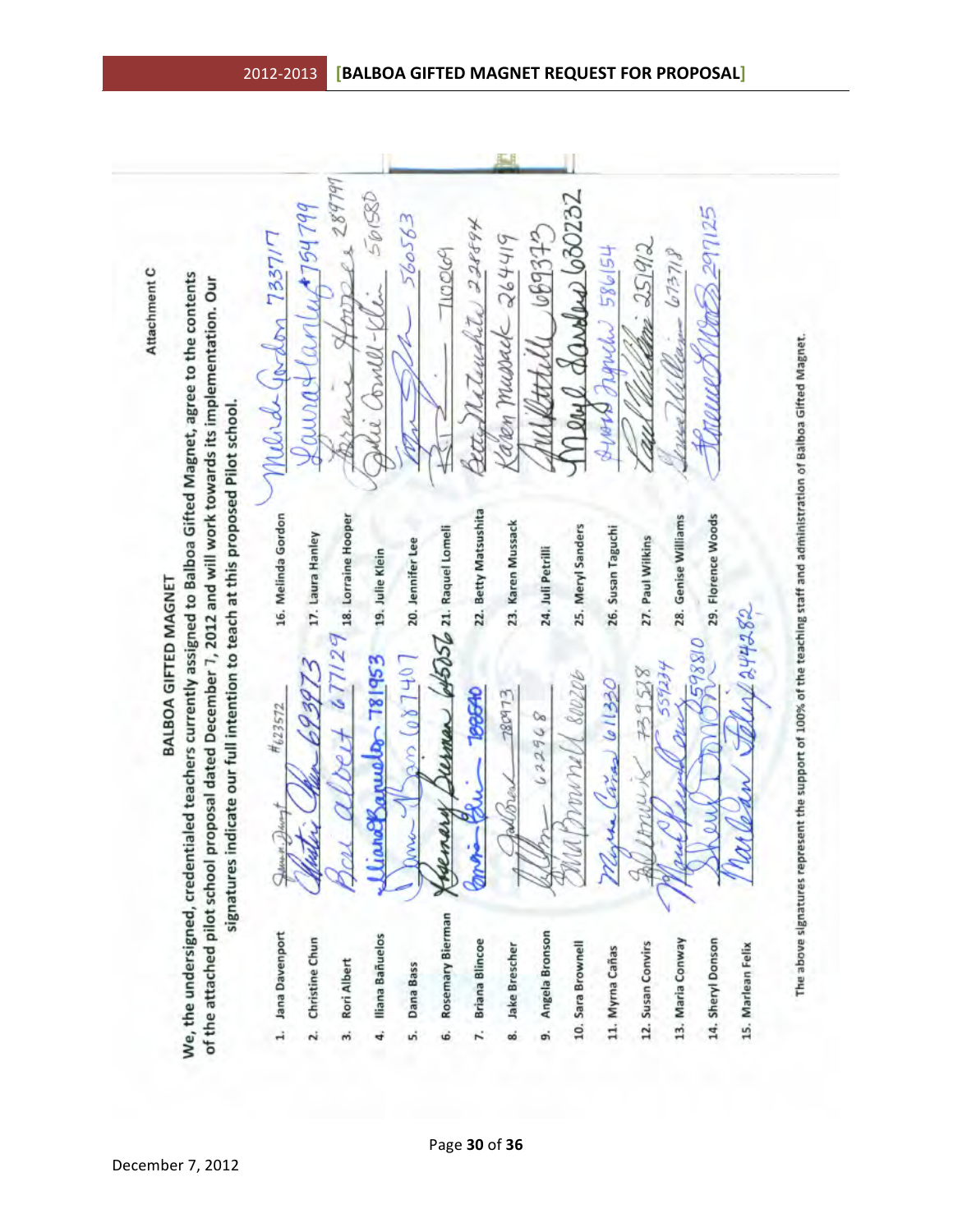#### **ATTACHMENT&D**

## **BY – LAWS OF BALBOA MAGNET ELEMENTARY SCHOOL SCHOOL SITE COUNCIL** Adopted January 22, 2001

## **ARTICLE I NAME**

The name of this council shall be the Balboa School Site Council ("Balboa SSC").

## **ARTICLE II ROLE OF SCHOOL SITE COUNCIL**

The Balboa SSC shall develop and recommend the school improvement plan, including a budget for Balboa Magnet Elementary School ("Balboa"). The Balboa SSC, following approval of a school improvement plan by the school district governing board, shall have ongoing responsibility to review with the principal, teachers, and other school personnel the implementation of the school improvement program and to assess periodically the effectiveness of such a program. Modifications of any improvement to the plan or budget shall be developed, recommended, and approved or disapproved in the same manner.

The Balboa SSC shall ensure that the school is continually engaged in identifying and implementing curriculum and instructional practices that result in both strengthening the core academic program and ensuring that students have access to and success in that program.

The Balboa SSC shall carry out all other duties and responsibilities assigned to it in the Education Code of the State of California.

#### **ARTICLE III MEMBERS**

Section  $1 -$  Size and Composition.

The Balboa SSC shall be composed of 12 members.

The needs and resources of the school improvement program require that membership include broad representation of parents and staff including all socioeconomic and ethnic groups represented in the school attendance area. Representation on the council shall be: the Principal, four (4) classroom teachers selected by teachers at Balboa; one (1) member chosen from other school personnel, selected by other school personnel at Balboa; and any combination of six (6) parents of pupils attending Balboa school and/or community members selected by parents of pupils attending Balboa. This will ensure parity between (a) the Principal, classroom teachers and other school personnel; and (b) parents and community members.

A parent is defined, as a parent or guardian not employed by the school district. A parent or guardian who is a district employee is only able to serve on the staff position of the Balboa SSC and then only if he or she is employed by Balboa.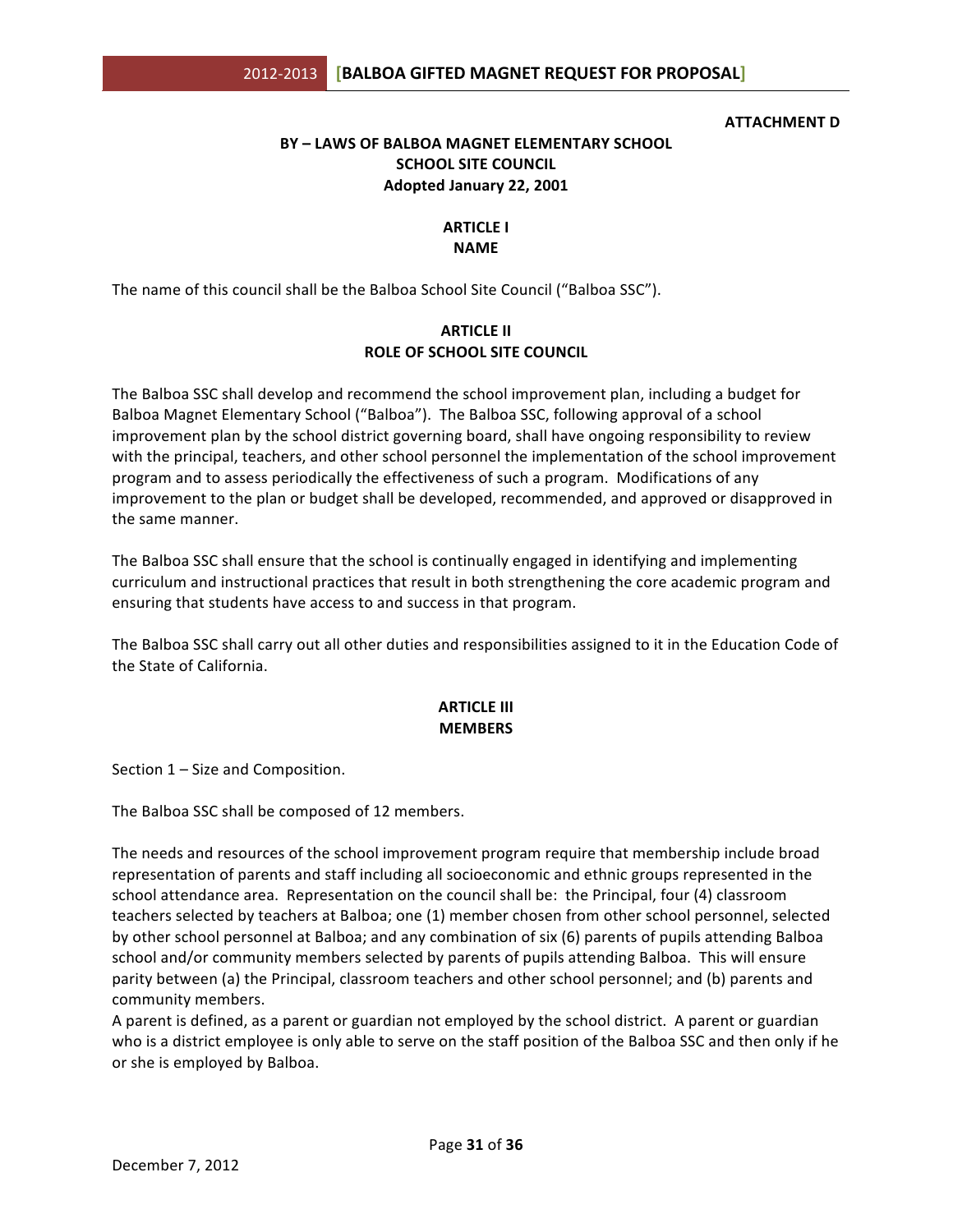Section  $2$  – Term of Office.

All members of the council shall serve for a two-year term. However, in order to achieve staggered membership, one-half of the members representing parents or community members and one-half of the members representing classroom teachers and other school personnel (except the Principal) shall serve for a one-year term only during the first year of the Balboa SSC's existence. After the Balboa SSC's initial year of existence, all terms shall be two years in length. The three parent members that received the highest number of votes shall serve for two years. In the event that a parent and/or community member who had one of the three highest votes resigns or is otherwise unable to serve for two years, the parent and/or community member with the next highest number of votes in the last election shall move up to fill the two year term. All other parent and/or community members shall serve a one-year term for the initial year of the SSC.

Section  $3$  – Voting Rights.

Each member shall be entitled to one vote and may cast that vote on each matter submitted to a vote of the Balboa SSC. The elected alternate, if any, shall vote in the absence of the representative. Absentee ballots shall not be permitted.

Section 4 – Termination of Membership

A member shall no longer hold membership should he or she cease to be a resident of the area, in the case of community members or no longer meets the membership requirements under which he or she was selected; e.g. a parent becomes employed by the district. Membership shall automatically terminate for any member who is absent from all regular meetings for a period of three consecutive months. The Balboa SSC, by affirmative vote of two-thirds (2/3) of all of the members, can suspend or expel a member.

Section  $5$  – Transfer of Membership.

Membership in the Balboa SSC is not transferable or assignable.

Section  $6$  – Resignation.

Any member may resign by filing a written resignation with the local school district governing board and with the Balboa SSC Chairperson.

Section 7 – Vacancy.

The Chairperson shall fill any vacancy on the Balboa SSC for the remainder of the school year by appointment. If the unexpired term is for another full year thereafter, the regular selection process shall fill the term for that year.

Section 8 – Alternates.

The Balboa SSC shall have one (1) teacher alternate, one (1) other school personnel alternate and two (2) parent and/or community members alternates. An alternate will serve only in the absence of a member. Alternates will have voting privileges only when replacing a member. Alternates are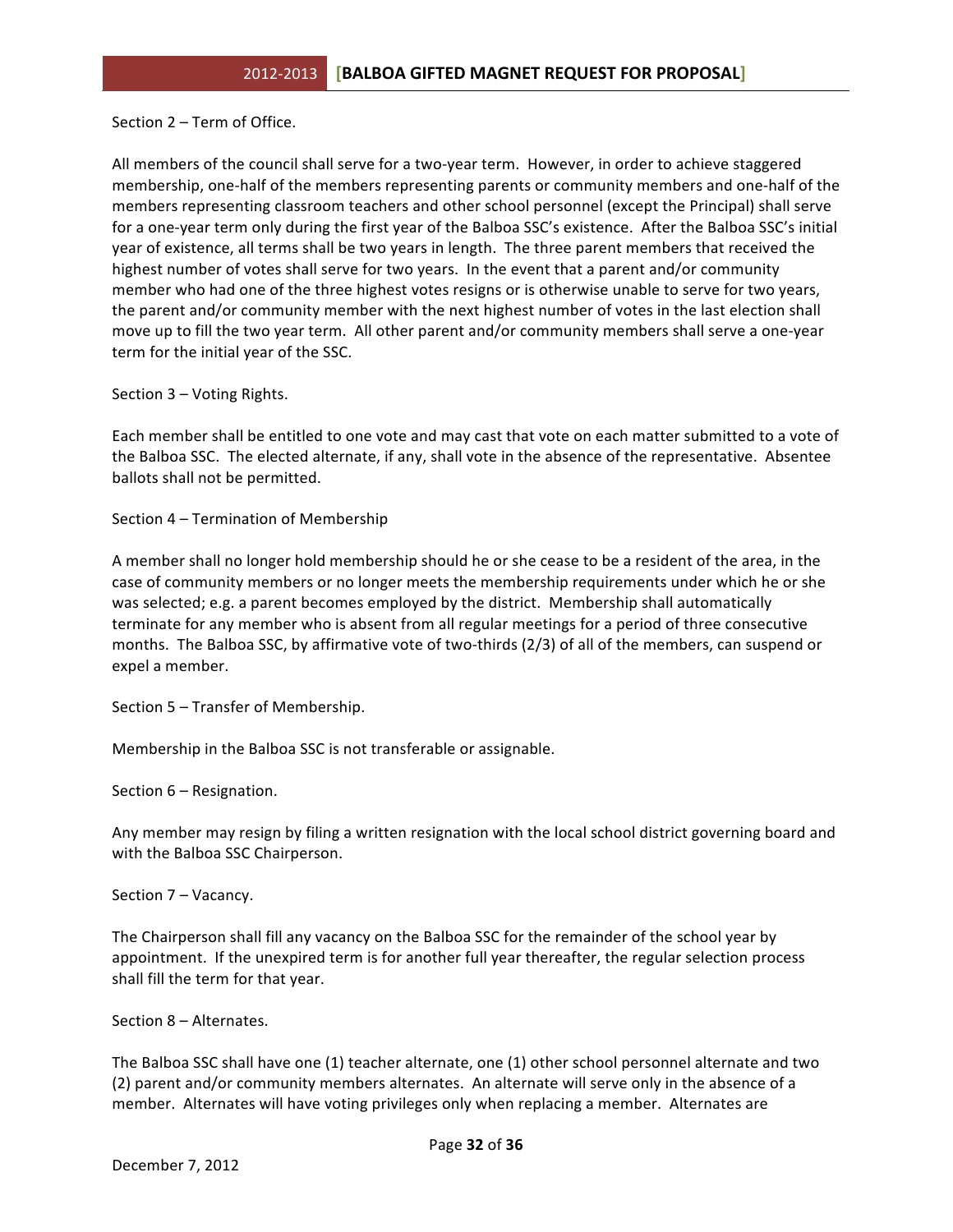encouraged to attend meetings even when they are not substituting for a member. Alternates are responsible for maintaining continuity by reading minutes of each meeting they have not attended.

In the event that no alternate has been elected the Chairperson shall appoint an alternate for the remainder of the school year.

#### **ARTICLE IV OFFICERS**

Section  $1$  – Officers.

The officers of the Balboa SSC shall be a chairperson, vice-chairperson, secretary, parliamentarian and such other officers as the council may deem desirable.

Section 2 – Election and Term of Office.

The officers of the Balboa SSC shall be elected annually and shall serve for one year or until each successor has been elected.

Section 3 – Removal.

Any officer of the Balboa SSC may be removed by a two-thirds vote of all members sitting on the Balboa SSC whenever, in the judgment of the Balboa SSC, the best interests of the Balboa SSC would be served thereby.

Section 4 – Vacancy.

A vacancy in any office because of death, resignation, removal, disqualification or otherwise shall, by special election, be filled by the Balboa SSC for the unexpired portion of the term.

Section 5 – Chairperson.

The Chairperson shall preside at all meetings of the Balboa SSC and may sign all letters, reports and other communications of the Balboa SSC. In addition the Chairperson shall perform all duties incident to the office of chairperson and such other duties as may be prescribed by the Balboa SSC from time to time.

Section  $6 -$  Vice-Chairperson.

The duties of the Vice-Chairperson shall be to represent the Chairperson in assigned duties and to substitute for the Chairperson during his or her absence, and the Vice-Chairperson shall perform such other duties as from time to time may be assigned by the chairperson or by the Balboa SSC.

Section 7 – Secretary.

The Secretary shall keep the minutes of the meetings, both regular and special, of the Balboa SSC and shall promptly transmit to each of the members, to the school district, and to such other persons as the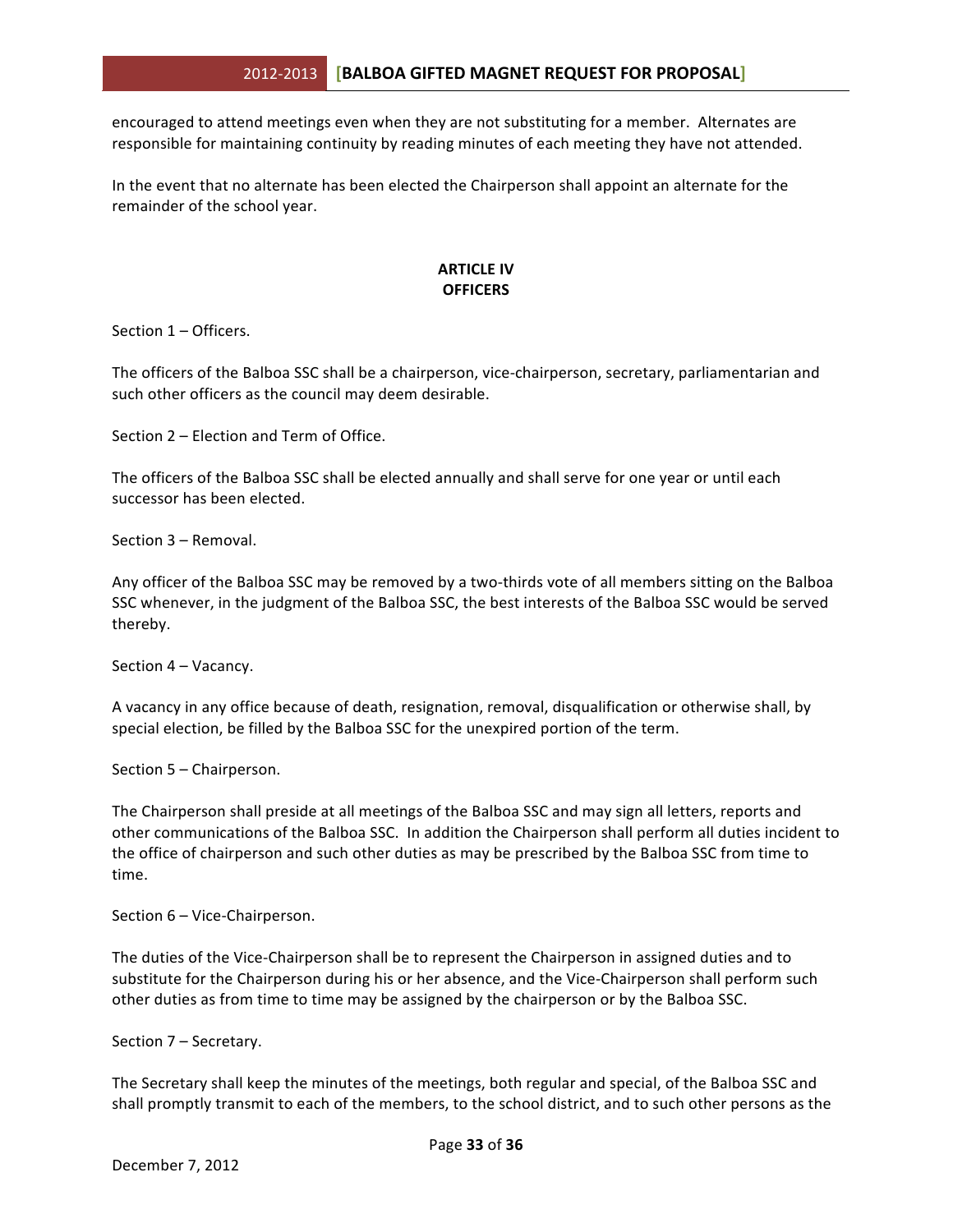## 2012-2013 **| BALBOA GIFTED MAGNET REQUEST FOR PROPOSAL**

Balboa SSC may deem, true and correct copies of the minute of such meetings; see that all notices are duly given in accordance with the provisions of these By-laws; be custodian of the Balboa SSC records; keep a register of the address and telephone number of each member, and, in general, perform all duties incident to the office of secretary and such other duties as from time to time may be assigned to the office by the chairperson or by the Balboa SSC.

Section 8 – Parliamentarian.

The Parliamentarian shall ensure that the meetings of the Balboa SSC are conducted in accordance with the rules of parliamentary procedure.

#### **ARTICLE V COMMITTEES**

Section 1 – Standing and Special Committees.

The Balboa SSC may from time to time establish and abolish such standing or special committees as it may desire. No standing or special committee may exercise the authority of the Balboa SSC.

Section 2 – Membership.

Unless otherwise determined by the Balboa SSC in its decision to establish a committee, the Chairperson of the Balboa SSC shall appoint members to the various committees. Section  $3$  – Term of Office.

Each member of a committee shall continue as such for the term of his or her appointment and until his or her successor is appointed, unless the committee shall be sooner terminated or abolished, or unless such member shall cease to qualify as a member thereof.

Section  $4$  – Rules.

Each committee may adopt rules for its own governance not inconsistent with these By-laws or with rules adopted by the Balboa SSC or with policies of the governing board.

Section 5 – Quorum.

Unless otherwise provided in the decision of the Balboa SSC designating a committee, a majority of the committee shall constitute a quorum, and the act of a majority of the members present at a meeting at which a quorum is present shall be the act of the committee.

Section 6 – Vacancy.

A vacancy in the membership of any committee may be filled by an appointment made in the same manner as provided in the case of the original appointment.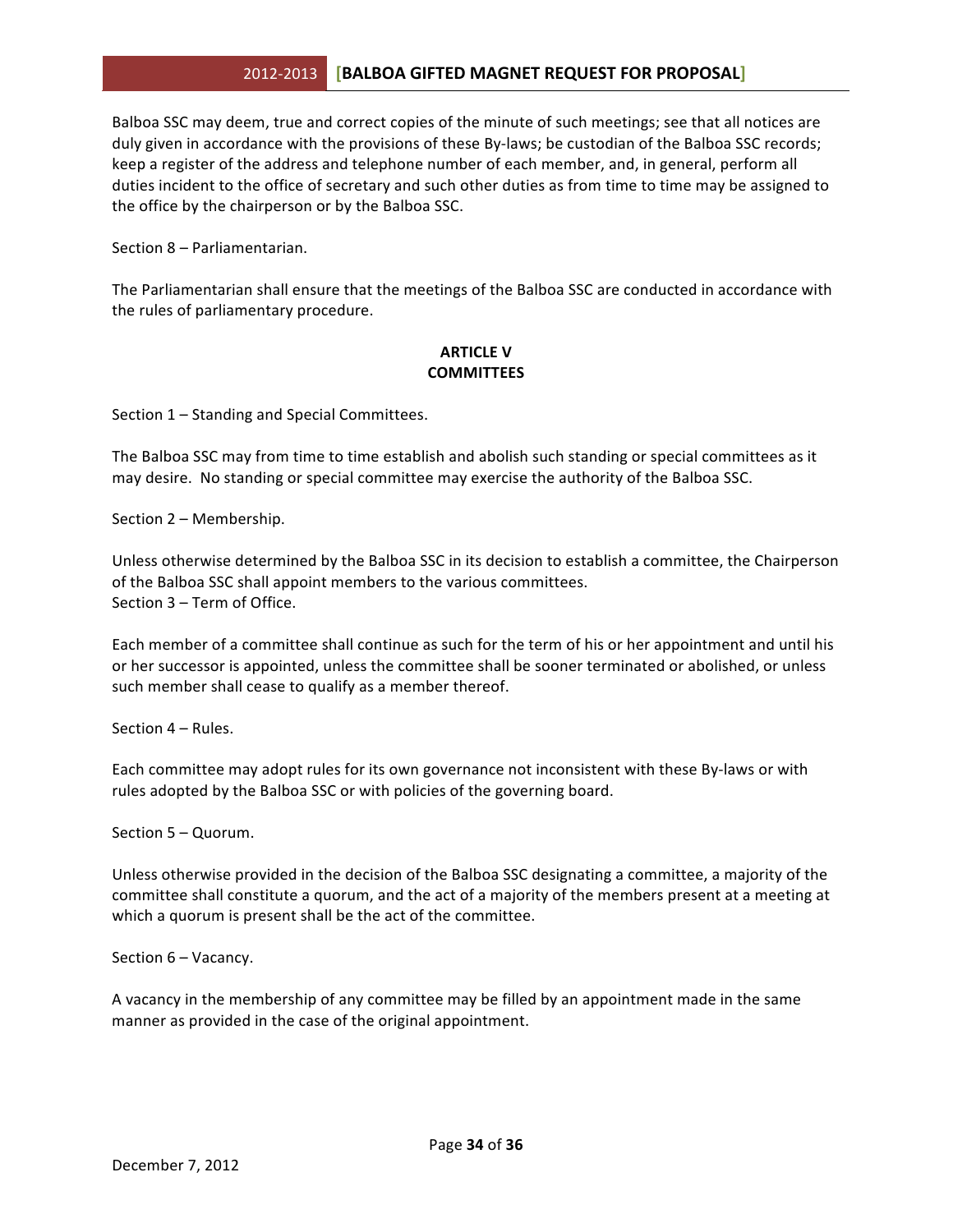## **ARTICLE VI MEETINGS OF THE SCHOOL SITE COUNCIL**

Section  $1$  – Regular Meetings.

The Balboa SSC shall meet regularly at least once per month.

Section 2 – Special Meetings.

Special meetings may be called by the Chairperson or by majority vote of the Balboa SSC.

Section 3 – Place of Meetings.

The Balboa SSC shall hold its regular monthly meetings and its special meetings in a facility provided by the school and readily accessible by all members of the public, including disabled persons.

Section 4 – Notice of Meetings.

Public notice shall be given of regular meetings at least 48 hours in advance of the meeting. Any change in the established date, time, or location must be given special notice. All special meetings shall be publicized. Any required notice shall be in writing, shall state: the day, hour and location of the meeting; and shall be delivered either personally or by mail to each member not less than forty-eight hours or more than two weeks prior to the date of such meeting.

Section 5 – Decisions of the Balboa SSC.

All decisions of the Balboa SSC shall be made only after an affirmative vote of a majority of its members in attendance, provided a quorum is in attendance.

Section 6 – Quorum.

The presence of fifty one percent (51%) of the total membership shall be required in order to constitute a quorum. A quorum is necessary to transact the business of the Balboa SSC. A quorum shall consist of 7 members, 4 classroom teachers, and 3 parents. No decision of the Balboa SSC shall be valid unless a majority of the members then holding office concur therein by their votes.

Section 7 – Conduct of Meetings.

All regular and special meetings of the Balboa SSC shall be conducted in accordance with Robert's Rules of Order or in accordance with an appropriate adaptation thereof.

Section  $8$  – Meetings Open to the Public.

All regular and special meetings of the Balboa SSC and of its standing and/or special committees shall be open at all times to the public.